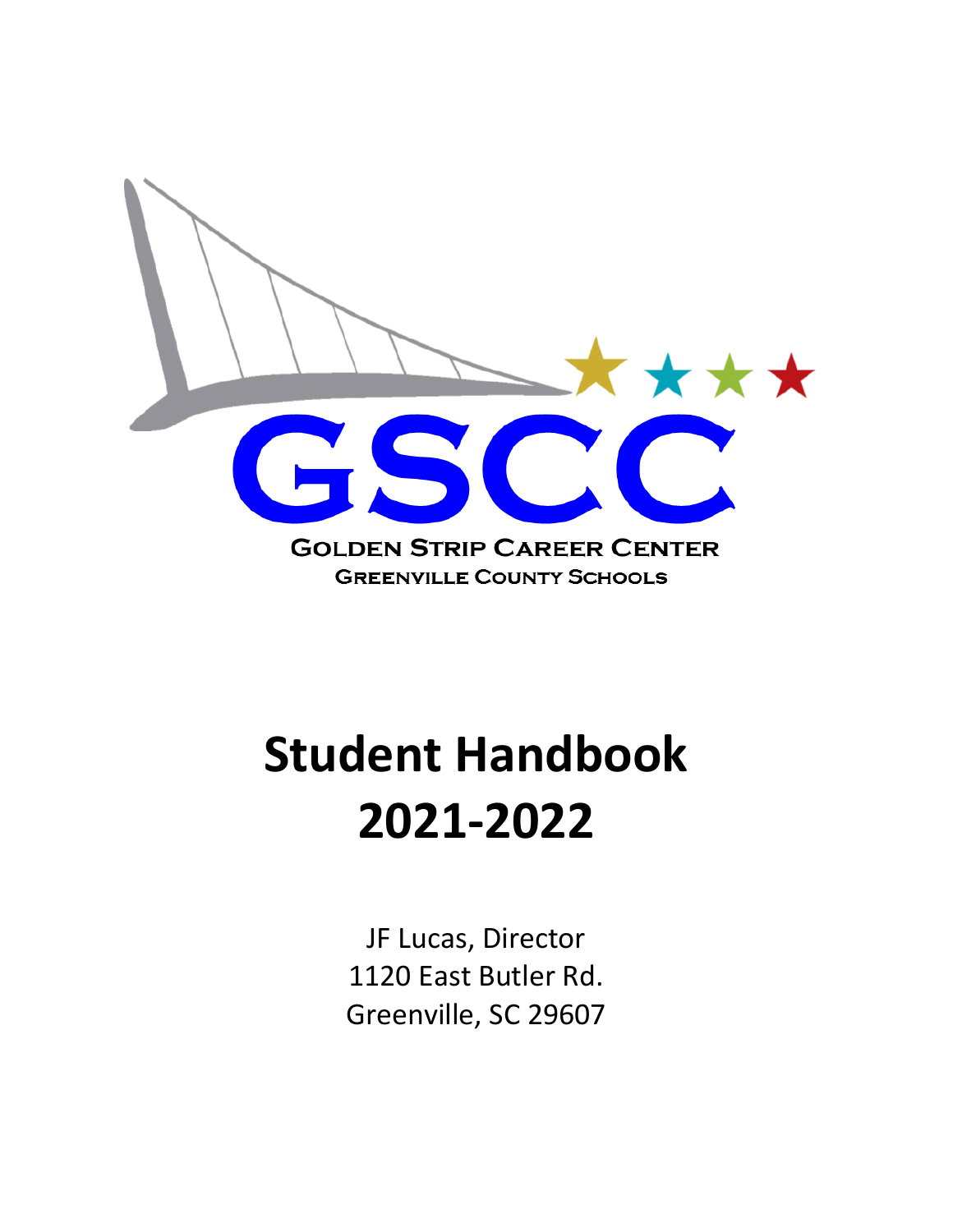# **DISCLAIMER**

THIS HANDBOOK IS INTENDED TO PROVIDE GUIDANCE TO GREENVILLE COUNTY SCHOOL DISTRICT STUDENTS. THIS HANDBOOK DOES NOT CREATE A STUDENT CONTRACT BETWEEN THE STUDENT AND THE SCHOOL DISTRICT. THE SCHOOL DISTRICT RESERVES THE RIGHT TO REVISE THIS HANDBOOK IN WHOLE OR IN PART AT ANY TIME. I UNDERSTAND THAT IT IS MY RESPONSIBILITY TO FOLLOW THE POLICIES OF THE SCHOOL DISTRICT AND BECOME FAMILIAR WITH THIS HANDBOOK.

I ACKNOWLEDGE RECEIPT OF THIS HANDBOOK AND UNDERSTAND THAT IT IS NOT A CONTRACT.

Printed Name

\_\_\_\_\_\_\_\_\_\_\_\_\_\_\_\_\_\_\_\_\_\_\_\_\_\_\_\_\_\_

\_\_\_\_\_\_\_\_\_\_\_\_\_\_\_\_\_\_\_\_\_\_\_\_\_\_\_\_\_\_

\_\_\_\_\_\_\_\_\_\_\_\_\_\_\_\_\_\_\_\_\_\_\_\_\_\_\_\_\_\_

Signature

Date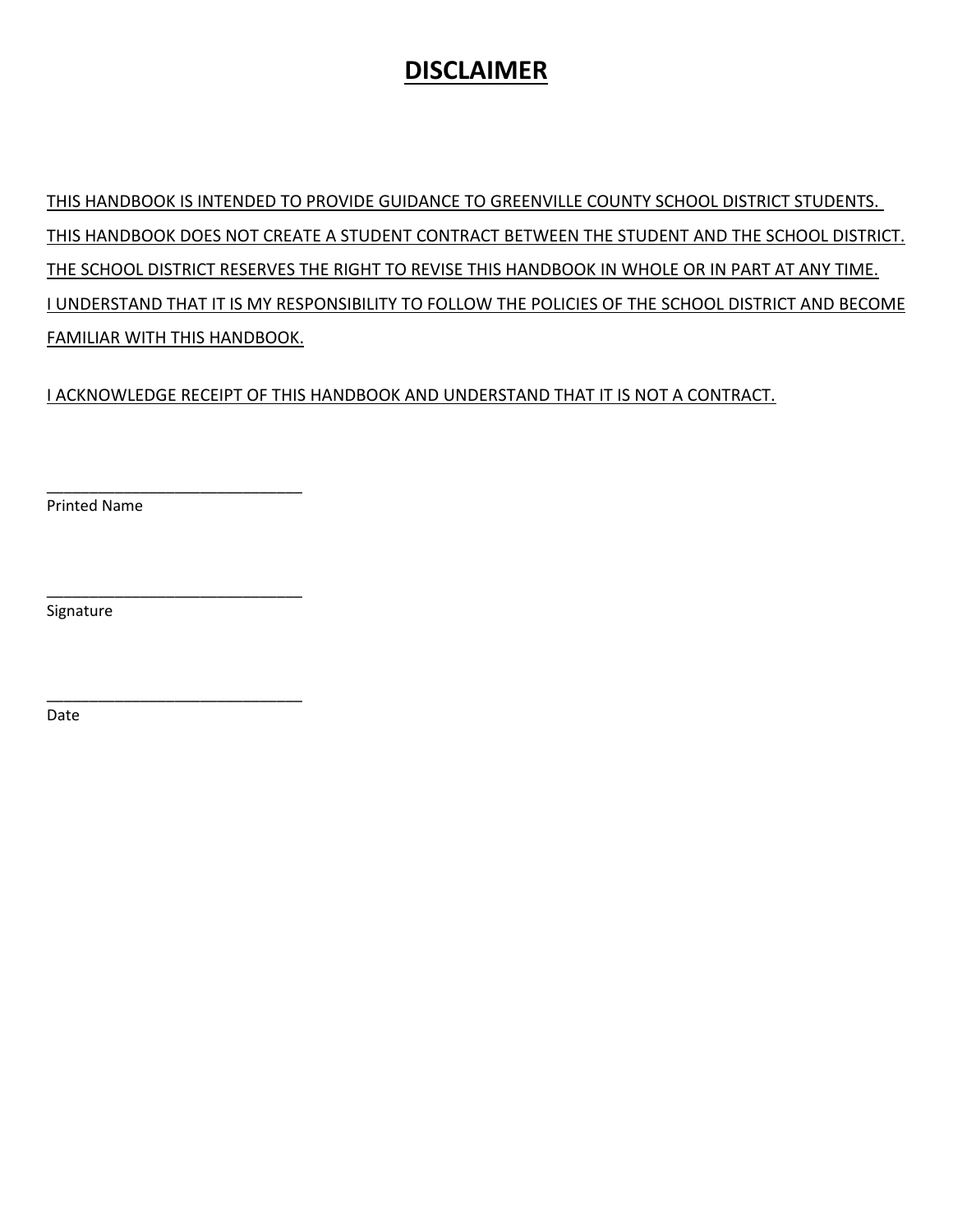## **The Mission and Beliefs**

The primary mission of Golden Strip Career Technology Center is to provide students with the educational opportunities needed to enable them to reach their highest individual potential and to live and work successfully in a global economy.

The beliefs of Golden Strip Career Technology are

- That all students are learners.
- That learning is lifelong.
- That all people have a right to reach their highest individual potential.
- That each person has unique worth as a member of a diverse society.
- That each student would be challenged to develop academically, physically, intellectually, socially, and morally.
- That every student should have the opportunity to experience success and develop confidence.
- That all people should develop their skills and abilities to live successfully in a global economy.
- That all educational opportunities should be inclusive in a supportive learning environment.

## **Philosophy and Objectives**

Golden Strip Career Technology Center seeks to foster an appreciation of the dignity of work, worth of the individual, pride of accomplishment, respect for quality workmanship, the importance of a positive attitude, and the desire to excel in a chosen career.

We feel that it is our responsibility to meet each student as an individual with his/her own unique set of abilities, interests, values, and ambitions and to offer that individual an opportunity to develop to his/her fullest potential. The training programs offered are developed to satisfy the interests of area students, to meet business and industry personnel •needs, and to meet technological requirements of the expanding •Greenville community.

Learning experiences in the Center's programs are designed to prepare graduates with the essential knowledge, skills, and attitudes necessary to successfully enter and compete in today's job market or to continue their education at the postsecondary level. Golden Strip Career Technology Center also assumes an obligation to the students, the community, and the nation to emphasize their fundamental concepts of American Democracy: (1) respect for the individual, (2) respect for the opinion of others, and (3) respect for authority.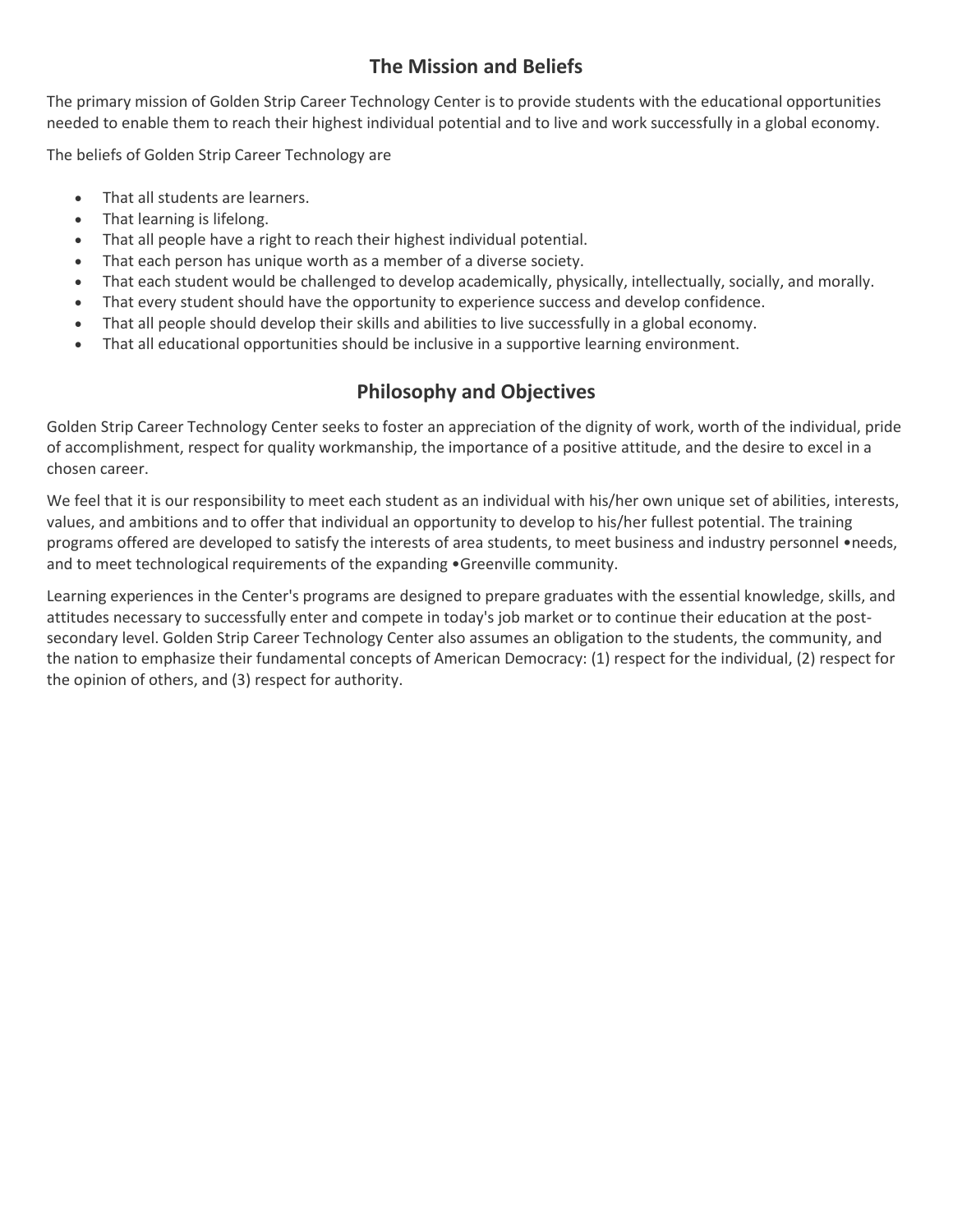# **Faculty and Staff**

#### **Administration**

| Director                  | JF Lucas         |
|---------------------------|------------------|
| <b>Assistant Director</b> | Michelle Michael |
| School Counselor          | Gwen Worthington |
|                           | Loralea Wright   |

Work-Based Learning Coordinator Chris Woodlief

### **Office Staff**

Attendance Clerk Christy Kellett

Secretary **Kaylah Wells** 

#### **Support Staff**

Aide **Aide** Aide **Amy Byce** Kelley Rackley Plant Engineer **Dan Bowen** 

Custodial Staff Josh Hackett Eric Crawford Paula Robertson

#### **Instructors**

| <b>Automotive Collision Repair</b> | Stephen Sloan       |
|------------------------------------|---------------------|
| <b>Automotive Technology</b>       | Jason Branyon       |
| <b>Building Construction</b>       | Bryan Raeckelboom   |
| <b>Career Exploratory</b>          | Druen Mahony        |
| Cosmetology                        | <b>Emily Nugent</b> |
| <b>Culinary Arts</b>               | Elijah Edwards      |
| Diesel Technology                  | John Gaddis         |
| Digital Art & Design               | Alex Cherry         |
| Firefighting                       | Jim Deese           |
| HVAC/R                             | Craig Berkowitz     |
| <b>Machine Tool Technology</b>     | <b>Austin Lane</b>  |
| <b>Mechatronics</b>                | Josh Smith          |
| Nail Technology                    | Chonda Harris       |
| Welding                            | Torrey Johnson      |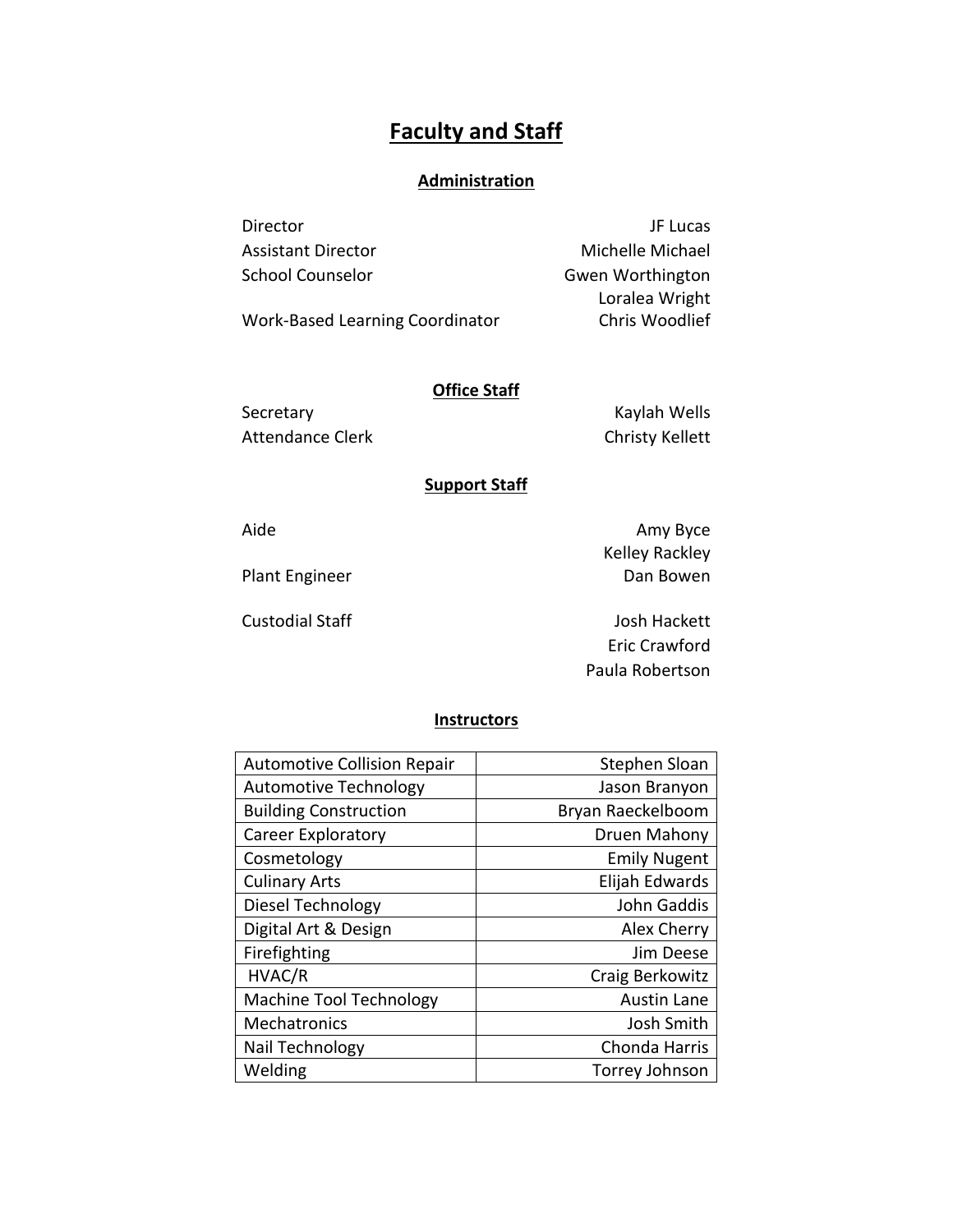## **Bell Schedule**

| <b>Class</b>                      | <b>Time</b>       |  |  |
|-----------------------------------|-------------------|--|--|
| <b>AM Class</b>                   | $8:55 - 11:30$ AM |  |  |
| <b>Teacher Planning and Lunch</b> | $11:35-12:45$     |  |  |
| <b>PM Class</b>                   | 12:55-3:30        |  |  |

#### **Grading Policy**

 High school students will receive a numeric grade for each subject based on the South Carolina Uniform Grading Policy (SCUGP). See below table:

| A | $100 - 90$  |
|---|-------------|
| В | 89-80       |
| C | 79-70       |
|   | $69 - 60$   |
| F | 59 or Below |

**Grades:** Student progress is cumulatively assessed each nine weeks in the following way:

60 Percent: Major Grades - Major Tests, Projects, and Major writing Assignments 40 Percent: Minor Grades - Formative Assessments, Quizzes, Employability Skills

#### **Student ID Badges**

For safety and identification, students must wear the school-issued ID badge and lanyard (issued the current school year from the home high school) when on school grounds. This ID must be clearly visible at all times (cannot be inside jacket or shirt). For safety purposes, students will follow the teacher's instructions related to wearing student IDs in the lab or shop area.

Wearing another person's ID will result in ISS. If a student does not bring the ID badge to school, a temporary ID badge must be obtained before class begins. The first temporary ID badge will be free; subsequent temporary ID badges will cost \$0.50. After five temporary ID badges have been issued, a student will be placed in ISS until a new ID badge has been purchased from the home school. Failure to have an ID badge when class starts will cause the student to be placed in ISS at any time during the day that the offense is discovered. Range of consequences: Parent notification, detention, ISS, and suspension.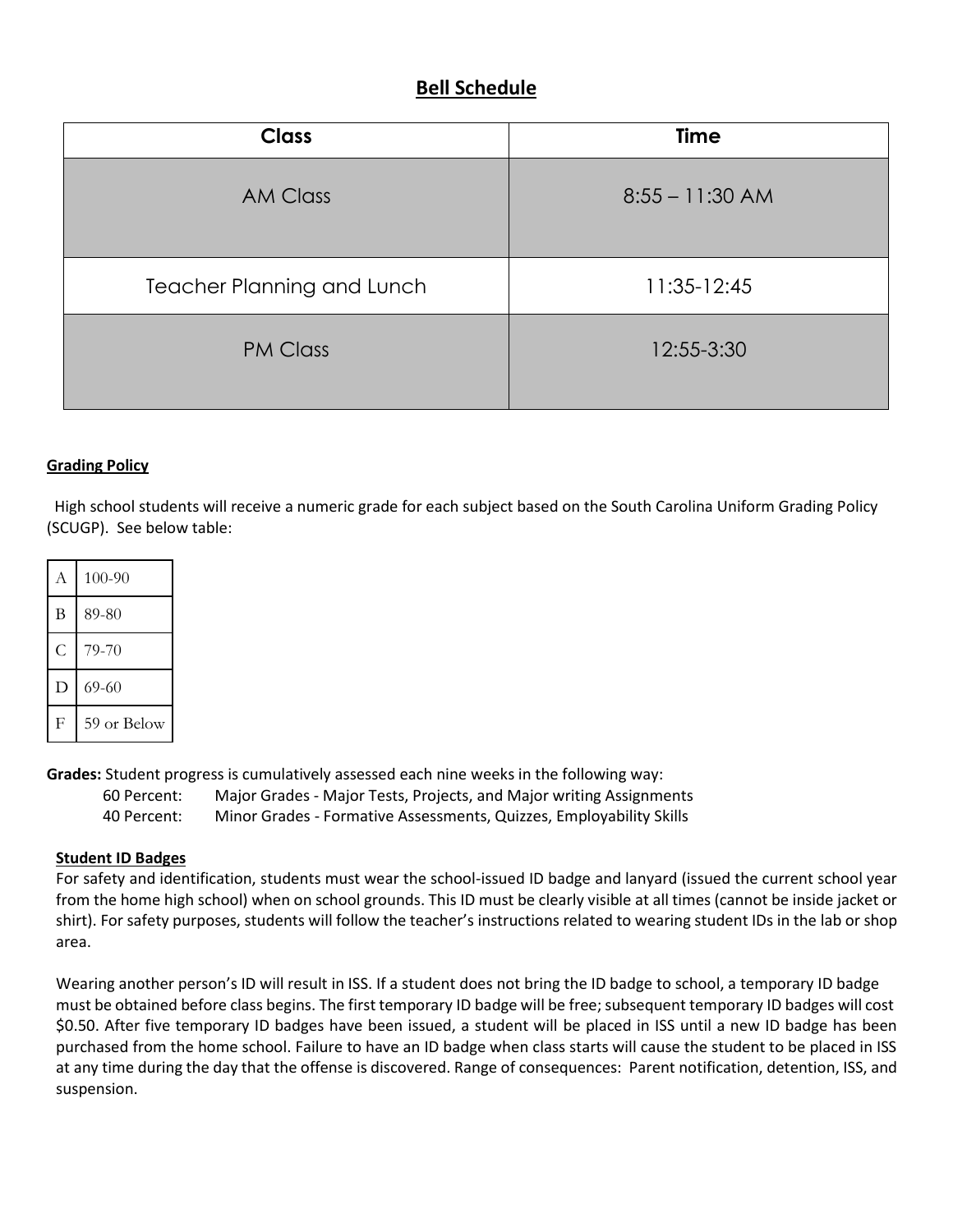#### **Outside Food and Drinks**

Upon entering the building, students must store all food and drink items away until break. Students may bring food into the school; however, it may only be consumed during break time. No food should be consumed during instructional time. Tardy arrival due to stopping for food/drinks at area convenience stores, fast food restaurants, and other locations will result in disciplinary action including possible revocation of driving privileges. All drinks must have a screw-top cap.

#### **Attendance and Tardies**

The school year consists of 180 school days. To receive credit, high school students or students in middle school taking courses for graduation credit must attend at least 85 days of each 90-day semester course and at least 170 days of each 180- day year course, as well as meet all minimum requirements for each course.

In order to receive high school credit after the 10th unlawful absence, "seat time recovery" is required for every subsequent absence that is unlawful. (*Note*: the 10 day absence limit applies to each 180-day course and should be considered 5 days for each 90-day course.). A student must attend the majority of a class session during a school day to receive credit for that class.

Any student that enters the building after the tardy bell has run must report to the main office to obtain a pass to class. Consequences for excessive tardies are as below:

| <b>Driver/Rider Consequences</b> |                                        |  |  |  |  |
|----------------------------------|----------------------------------------|--|--|--|--|
| 1 <sup>st</sup> Offense          | Warning                                |  |  |  |  |
| 2 <sup>nd</sup> Offense          | Warning                                |  |  |  |  |
| 3rd Offense                      | Warning                                |  |  |  |  |
| 4 <sup>th</sup> Offense          | Loss of driving privileges for 2 days  |  |  |  |  |
| 5 <sup>th</sup> Offense          | Loss of driving privileges for 1 week  |  |  |  |  |
| 6 <sup>th</sup> Offense          | Loss of driving privileges for 2 weeks |  |  |  |  |
| 7 <sup>th</sup> Offense          | Loss of driving privileges for 1 month |  |  |  |  |
| 8 <sup>th</sup> Offense          | Loss of driving privileges             |  |  |  |  |

#### **Early Dismissals**

#### **Early dismissals from Golden Strip Career Center**

All early dismissals must be received in writing by one of these methods:

- Handwritten note brought in by student PRIOR to 9:05 AM to the attendance office.
- Email from a parent/guardian emailed to the attendance clerk at: [ckellett@greenville.k12.sc.us](mailto:ckellett@greenville.k12.sc.us)
- Google form submitted through Golden Strip Career Center website. Under the "Parent" tab at the top.
- In-person in the attendance office by a parent/guardian listed on the student's power school account. ID must be shown at the time of pick-up of students.

All handwritten and emailed requests must be verified by a verbal confirmation via phone.

• For all dismissals, someone from the attendance office will call the parent/guardian to verify.

#### **Returning from an Absence**

It is the student's responsibility to present a parent or doctor's note explaining the absence to the attendance clerk. The attendance clerk will decide if the absence counts as excused or unexcused. According to School District Policy, a student has two days to bring an excuse. If you fail to turn in the excuse, the absence will be regarded as an unexcused absence. The excuse will be filed in the student's attendance folder. We do not accept medical excused that do not provide specific, finite dates for excusal.

If dismissals are for a doctor's appointment, an official doctor's note must be returned in order for an absence to be classified as medical.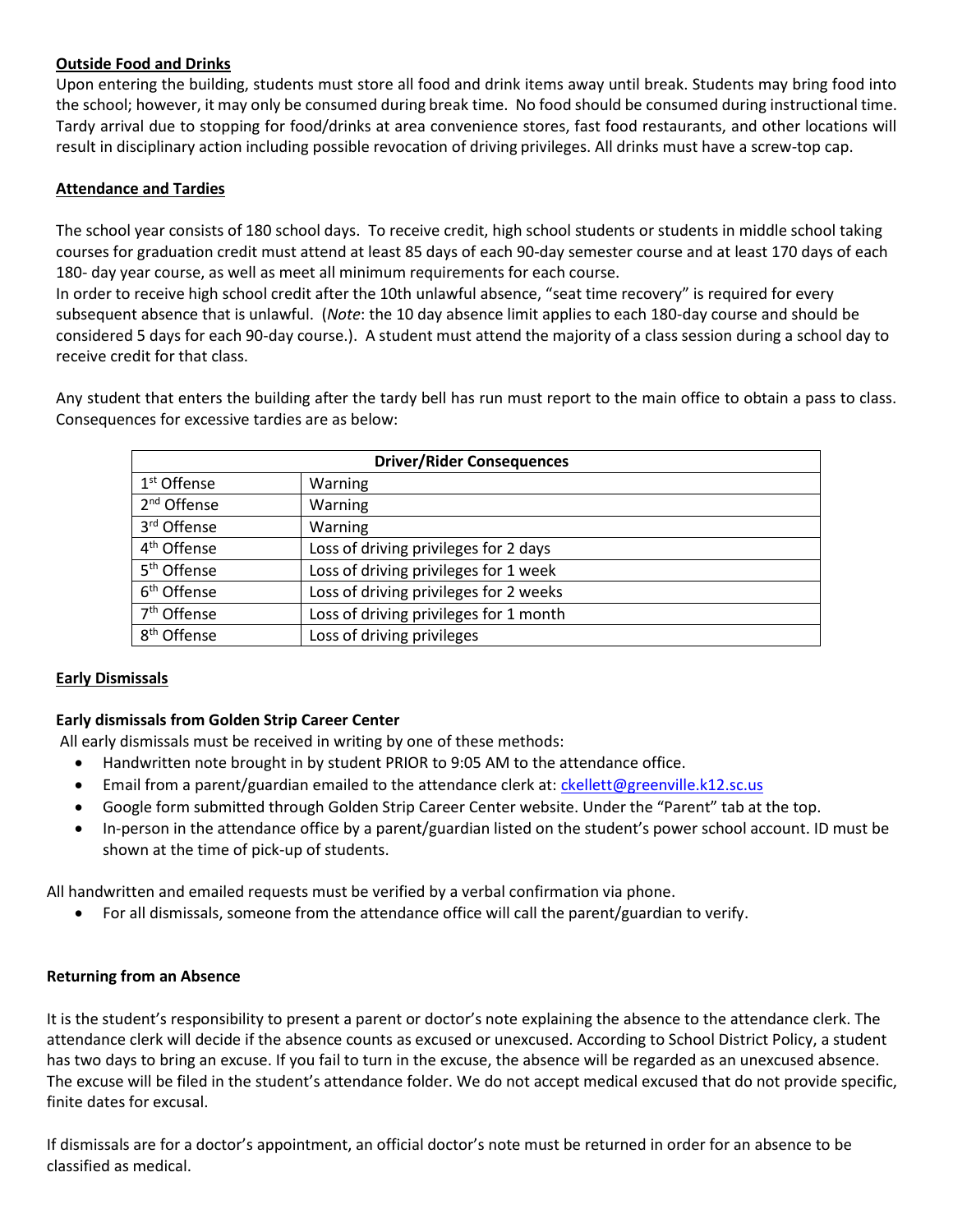*When any type of note is taken the student's home high school attendance office, the student must also inform the attendance clerk at Golden Strip Career Center in order for the absence to be excused from Golden Strip.* 

#### **Driving or Riding in a Personal Vehicle**

Greenville County Schools provide bustransportation between the high school campus and the Golden Strip Career Center campus free of charge. The School District prefers that all students take advantage of this transportation. All students will ride the bus unless they obtain permission to drive and/or ride. If a student, along with his/her parent/guardian, chooses to drive or ride, they must agree to the following regulations:

- Driving or riding to Golden Strip Career Center in a private vehicle is an earned privilege.
- Transporting an unapproved rider will result in suspension of driving privileges.
- **Riding/driving without permission willresultin disciplinary action including out ofschoolsuspension at both the high school and career center.**
- Students will not be granted permission to drive or ride until all outstanding and current fees are paid.
- Students will be issued their driving/riding permit once the application has been completed, the \$10 fee has been paid, and the information has been verified by the front office.
	- o Incomplete and unpaid applications will not be accepted.
- Students must show proof of a valid driver's license and current insurance information.
- Each vehicle that is on the Golden Strip campus must have a GSCC hangtag displayed.
- Vehicle occupants are limited to THREE total occupants per vehicle—one driver and two passengers only. All passengers must have access to a NHTSA certified seat belt.
- Students will report directly to class upon arrival to the Center and will not return to their car without administrator approval or until dismissed.
- It is the student's responsibility to report to the proper school at the proper time. **Excessive tardiness to class will result in suspension of riding/driving privileges.** *See GSCC Tardy Policy*.
- The speed limit on the campus of Golden Strip Career Center is 10 miles per hour.
- Students will park in the designated parking area on the Golden Strip Career Center campus.
- Any illegal/unlawful act (such as speeding, reckless driving, parking/driving in unauthorized locations, or any other moving violation) while driving to/from and on the school grounds willresult in the loss of driving privileges.
- No loud playing of music will be allowed while the vehicle is on campus.
- Excessive revving of engines, rolling coal, and other such acts are not permitted on campus.
- Littering on campus may result in loss of riding/driving privileges.
- Vehicles with inappropriate displays (inside or outside) will not be allowed to park on campus.
- If a student has lost the privilege to drive or ride in an automobile and loses the privilege to ride the bus, it will be the parent's responsibility to transport their child between the high school/home and Golden Strip Career Center.
- The Greenville County School District, the high school, or Golden Strip Career Center can NOT be held responsible for any accident, misconduct, vandalism, or stolen property that may occur in the operation of a vehicle by the student. The parent/guardian must retain the responsibility of their child while in transit to and from the high school and the Golden Strip Career Center campus.

*Students with suspended driving/riding privileges must check in upon arrival with the teacher/administrator on duty in the* bus loading area. Failure to do so may result in additional disciplinary action.

#### **One-Day Driving Permits**

If a situation arises where a student needs to drive to Golden Strip Career Center for one day only, the student should notify the front office PRIOR to the event and complete a One-Day Driving Form (parent signature required). No passengers are allowed to ride with the one-day permit driver.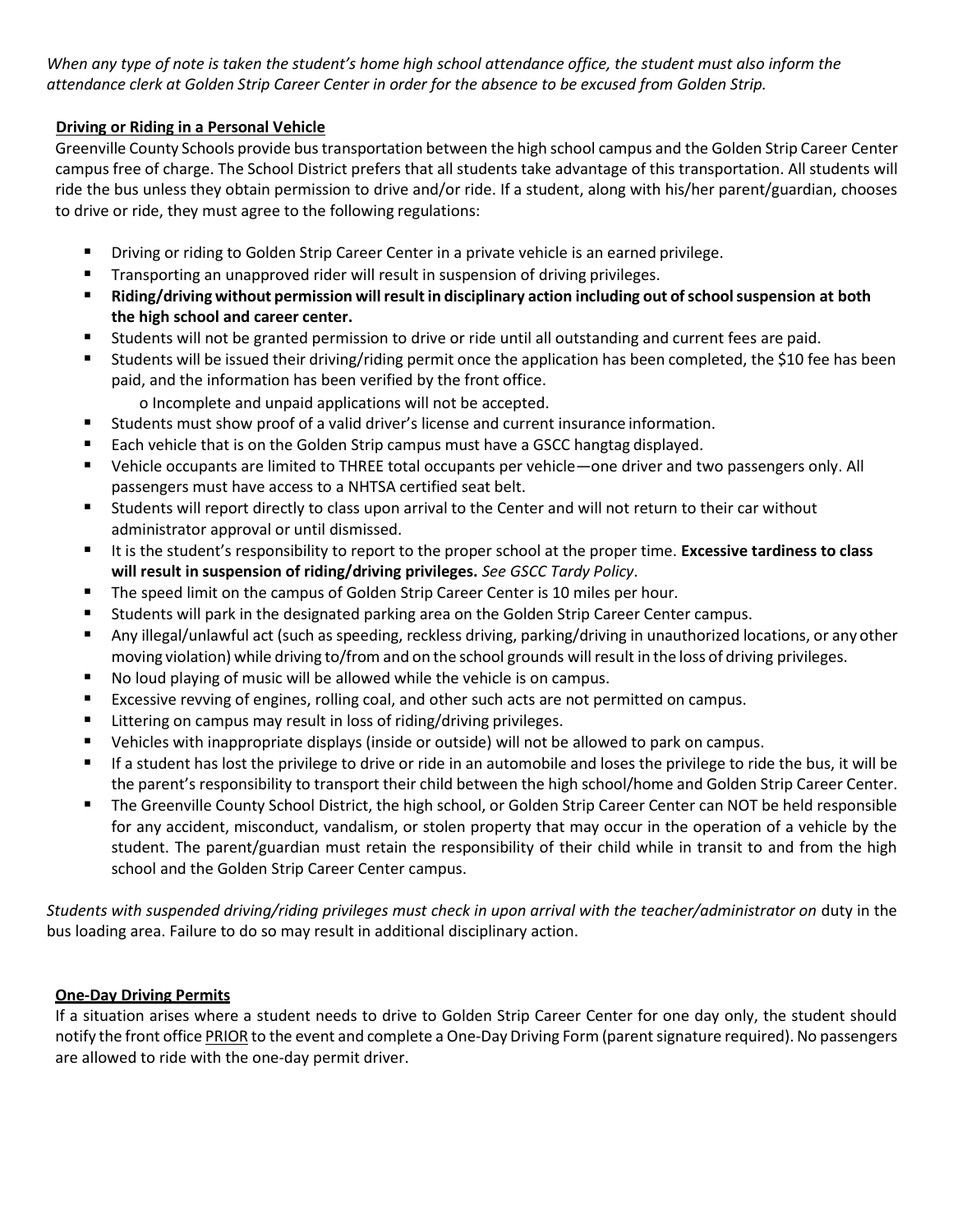## **Dress Code Policy**

The primary objective of The School District of Greenville County is to provide a world-class instructional program and learning opportunity for every student. The personal appearance of every student is an important component of establishing a safe environment for optimal learning and respect for one another. Our goal is to prepare students to be college and career ready at all times. With a large number of visitors from colleges and local businesses, we want our students to be prepared to present themselves as viable candidates for the business, college, or university.

Students are expected to dress in an appropriate manner while on school district property or representing the school. Personal appearance shall be such that it does not substantially disrupt the school environment or violate health and/or safety guidelines.

The following standards apply and will be enforced.

● Student dress and grooming must be neat and clean. Clothing or jewelry that displays profanity, suggestive phrases, alcohol, tobacco, drug advertisements, or other inappropriate phrases or symbols as determined by the administration is not permitted.

● Shirts should be an appropriate length and should not inappropriately expose body parts. All shirts must have sleeves or straps, and straps should be approximately the width of one (1) ID and cover any undergarments. Shirts without shoulder straps are not permitted. At no time should a student's midriff be visible while standing, sitting, or participating in normal school activities, e.g. raising hand.

● Pants, shorts, and skirts must be worn at the waist level. Skirts, dresses, and shorts must be worn as designed, must be visible when standing, and must be approximately two (2) ID lengths above the top of the kneecap when standing. **Running shorts are not permitted to be worn outside of gym classes and athletic events, they may not be worn as daily attire.** Pants cannot have tears and/or holes more than approximately one (1) ID lengths above the knee.

● Accessories such as hoods and head-coverings are not permitted. Extraneous articles hanging from clothing such as chains are not permitted. Hats may not be worn in the building. Students in shop classes may wear hats in the shop area only as instructed by their teacher for safety/sanitary reasons.

- Shoes must be worn at all times. Slippers, shower shoes, and house shoes are not allowed.
- Undergarments must not be visible at any time.

Students will be expected to be in dress code as they enter the building. Students who are not in dress code when they enter the building will not be allowed to go to class. If for any reason a student reports to class out of compliance, the teacher will notify administration and the student will remain in class until an administrator arrives.

If any apparel is considered out of dress code, indecent, or in any way unacceptable by the administration, the student may be required to go home and change. Students without personal transportation will be required to wait in the front office until a parent, guardian, or designee of the parent or guardian can bring a change of clothes. Time missed from classes due to dress code infractions is unexcused. Repeated violations of the dress code will be treated as disrespect and may result in suspension.

- **\* Time missed from classes due to dress code infractions is unexcused. Students may be asked to sit in the office while waiting on proper attire. Multiple offenses will result in suspension.**
- **\* Administration reserves the right to monitor and adjust as deemed appropriate to maintain safety and minimize classroom disruptions.**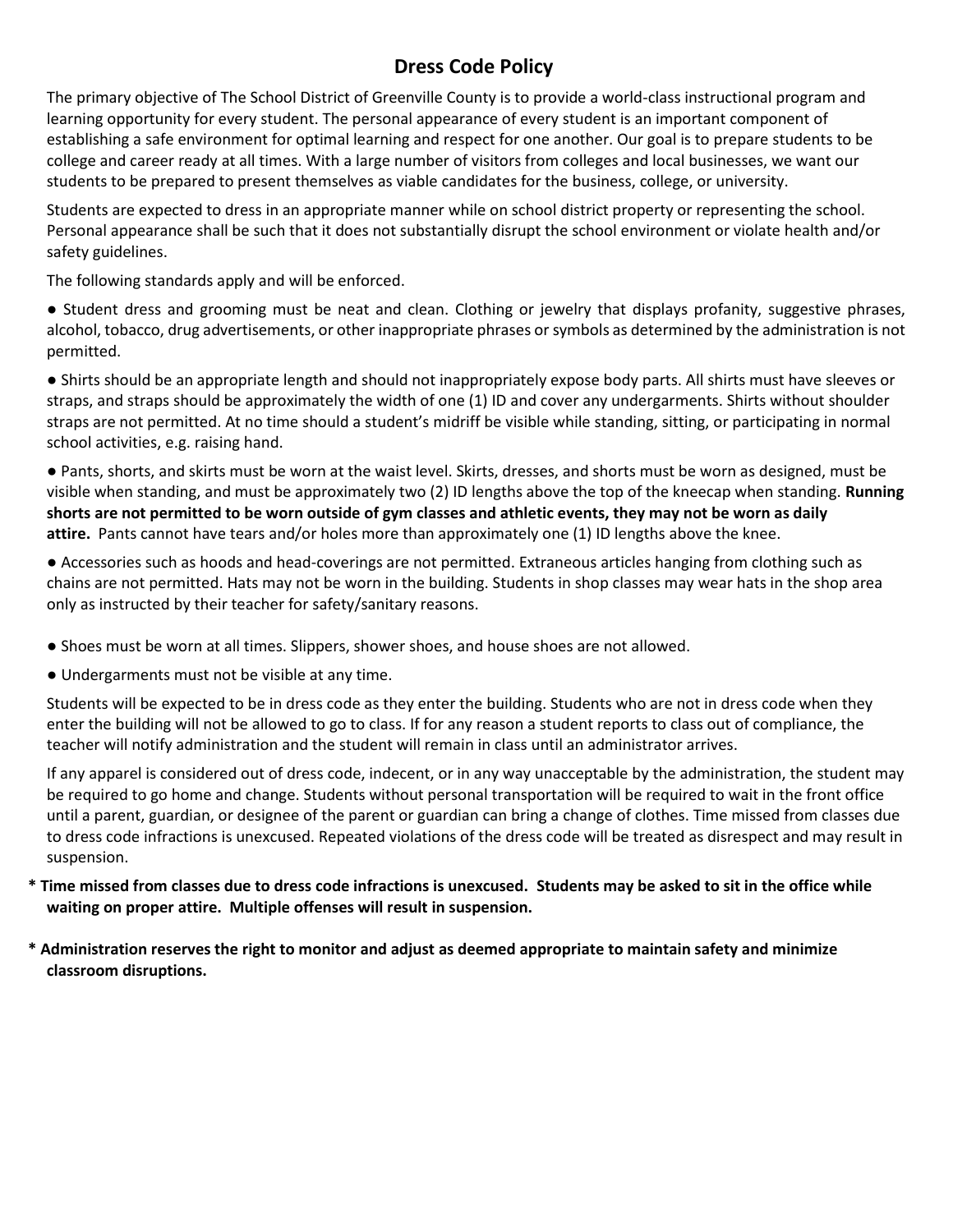| <b>COURSE</b>                  | <b>FEES</b> |        |                                                                          | <b>TOTAL FEE CHARGED</b><br><b>BY SCHOOL</b> |
|--------------------------------|-------------|--------|--------------------------------------------------------------------------|----------------------------------------------|
| <b>Auto Collision 1</b>        | \$          | 55.00  | Respirator with paint and dust<br>cartridges and spreader                | \$55                                         |
|                                | \$          | 10.00  | Class T-shirt (Optional)                                                 | \$30 - Optional                              |
|                                | \$          | 20.00  | Hoodies (Optional)                                                       |                                              |
| <b>Auto Collision 2</b>        | \$          | 55.00  | Respirator with paint and dust<br>cartridges and spreader                | \$55                                         |
|                                | \$          | 10.00  | Class T-shirt (Optional)                                                 | \$30 - Optional                              |
|                                | \$          | 20.00  | Hoodies (Optional)                                                       |                                              |
| Auto Technology 1              | \$          | 15.00  | Class T-shirt (Optional)                                                 | \$15 - Optional                              |
| Auto Technology 2              | \$          | 15.00  | Class T-shirt (Optional)                                                 | \$15 - Optional                              |
| <b>Building Construction 1</b> | \$          | 15.00  | Class T-shirt (Optional)                                                 | \$15 - Optional                              |
| <b>Building Construction 2</b> | \$          | 15.00  | Class T-shirt (Optional)                                                 | \$15 - Optional                              |
|                                | \$          | 490.00 | Cosmetology kit                                                          |                                              |
|                                | \$          | 50.00  | Nail Class (Optional)                                                    | \$490                                        |
| Cosmetology 1                  | \$          | 50.00  | <b>Bronner Brothers (Optional)</b>                                       | \$115 - Optional                             |
|                                | \$          | 15.00  | Class T-shirt (Optional)                                                 |                                              |
|                                | \$          | 50.00  | Nail Class (Optional)                                                    |                                              |
|                                | \$          | 50.00  | <b>CosmoProf Show (Optional)</b>                                         |                                              |
| Cosmetology 2                  | \$          | 50.00  | <b>Bronner Brothers (Optional)</b>                                       | \$205 - Optional                             |
|                                | \$          | 40.00  | Haircutting (Optional)                                                   |                                              |
|                                | \$          | 15.00  | Class T-shirt (Optional)                                                 |                                              |
|                                | \$          | 60.00  | Chef's uniform (jacket, pants,<br>hat, apron                             |                                              |
| <b>Culinary Arts 1</b>         | \$          | 15.00  | Class T-shirt/Sweatshirt<br>(Optional)                                   | \$60<br>\$15 - Optional                      |
|                                |             |        | Students furnish their own<br>work shoes and thermometer                 |                                              |
| <b>Culinary Arts 2</b>         | \$          | 60.00  | Chef's uniform (replacement<br>or if not purchased the<br>previous year) |                                              |
|                                | \$          | 15.00  | Class T-shirt/Sweatshirt<br>(Optional)                                   | \$60<br>\$15 - Optional                      |
|                                |             |        | Students furnish their own<br>work shoes and thermometer                 |                                              |
| <b>Digital Arts</b>            | \$          | 15.00  | Class T-shirt (Optional)                                                 | \$15 - Optional                              |
|                                |             |        | <b>Boy Scouts Explorer</b>                                               |                                              |
| Fire Fighting 1                | \$          | 25.00  | membership                                                               |                                              |
|                                | \$          | 5.00   | SC Fire Academy                                                          |                                              |
|                                | \$          | 10.00  | Class T-shirt (Optional)                                                 | \$30\$10 - Optional                          |
|                                |             |        | Students provide their own<br>physical (approximately \$35)              |                                              |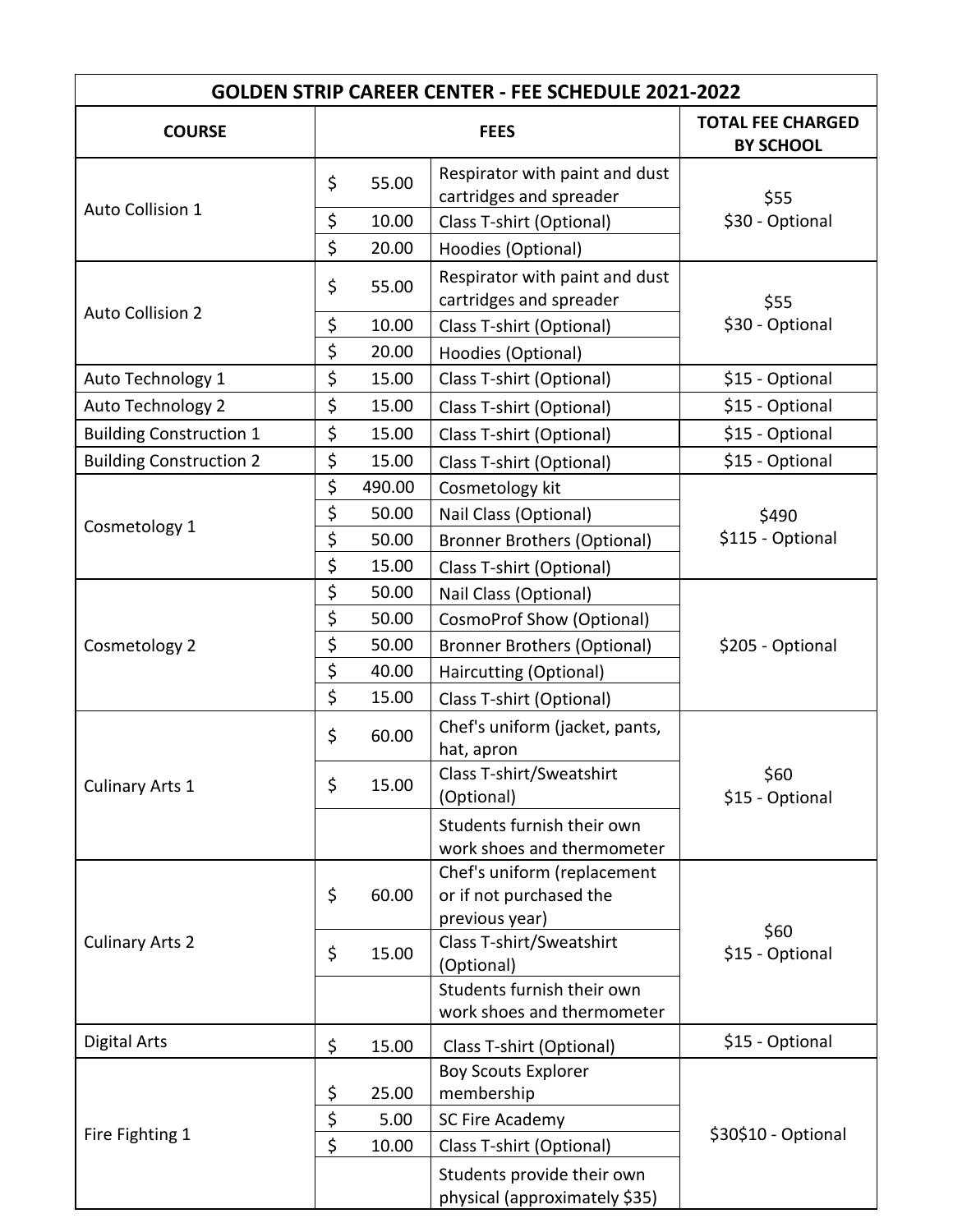| Fire Fighting 2 | \$<br>25.00  | <b>Boy Scouts Explorer</b><br>membership                    |                          |
|-----------------|--------------|-------------------------------------------------------------|--------------------------|
|                 | \$<br>5.00   | SC Fire Academy                                             | \$30                     |
|                 | \$<br>10.00  | Class T-shirt                                               | \$10 - Optional          |
|                 |              |                                                             |                          |
|                 |              | Students provide their own<br>physical (approximately \$35) |                          |
|                 | \$<br>16.00  | Class T-shirt (Optional)                                    |                          |
|                 | \$<br>27.00  | Hoodie (Optional)                                           |                          |
|                 | \$<br>27.00  | Zipper Hoodie (Optional)                                    | \$70 - Optional          |
| HVAC/R 1        |              |                                                             |                          |
|                 |              | Students provide their own<br>leather work books, blue      |                          |
|                 |              | denim long pants jeans                                      |                          |
|                 | \$<br>16.00  | Class T-shirt (Optional)                                    |                          |
|                 | \$<br>27.00  | Hoodie (Optional)                                           |                          |
|                 | \$<br>27.00  | Zipper Hoodie (Optional)                                    |                          |
| HVAC/R 2        |              | Students provide their own                                  | \$70 - Optional          |
|                 |              | leather work books, blue                                    |                          |
|                 |              | denim long pants jeans                                      |                          |
| Law Enforcement |              | Class T-shirt, Sweatshirt,                                  |                          |
| Services 1      | \$<br>50.00  | Beanie (Optional)                                           | \$50 - Optional          |
| Law Enforcement |              | Class T-shirt, Sweatshirt,                                  |                          |
| Services 2      | \$<br>50.00  | Beanie (Optional)                                           | \$50 - Optional          |
| Machine Tool    | \$<br>15.00  | Class T-shirt (Optional)                                    | \$15 - Optional          |
| Mechatronics    | \$<br>15.00  | Class T-shirt (Optional)                                    | \$15 - Optional          |
| Nail Tech       | \$<br>150.00 | Nail Tech kit                                               | \$150                    |
|                 | \$<br>20.00  | Class T-shirt (Optional)                                    | \$20 - Optional          |
|                 | \$<br>35.00  | <b>Welding Helmet</b>                                       |                          |
|                 | \$<br>8.00   | <b>Welding Gloves</b>                                       |                          |
|                 | \$<br>5.00   | Wire Brush                                                  |                          |
|                 | \$<br>22.00  | <b>Welders Jacket</b>                                       |                          |
|                 | \$<br>6.00   | <b>Chipping Hammer</b>                                      |                          |
|                 | \$<br>7.00   | <b>Cutting Glasses (Optional)</b>                           |                          |
|                 | \$<br>35.00  | Hand Grinder (Optional)                                     |                          |
|                 | \$<br>25.00  | Tool Box (Optional)                                         |                          |
| Welding 1       | \$<br>15.00  | Mig Pliers (Optional)                                       | \$76<br>\$117 - Optional |
|                 | \$<br>15.00  | Class T-shirt (Optional)                                    |                          |
|                 | \$<br>20.00  | Class T-shirt (Optional)                                    |                          |
|                 |              | Students are responsible for                                |                          |
|                 |              | purchase of leather work                                    |                          |
|                 |              | books, steel toed are                                       |                          |
|                 |              | recommended but not                                         |                          |
|                 |              | required. Replacement of<br>equipment as needed - up to     |                          |
|                 |              | \$81                                                        |                          |
|                 |              |                                                             |                          |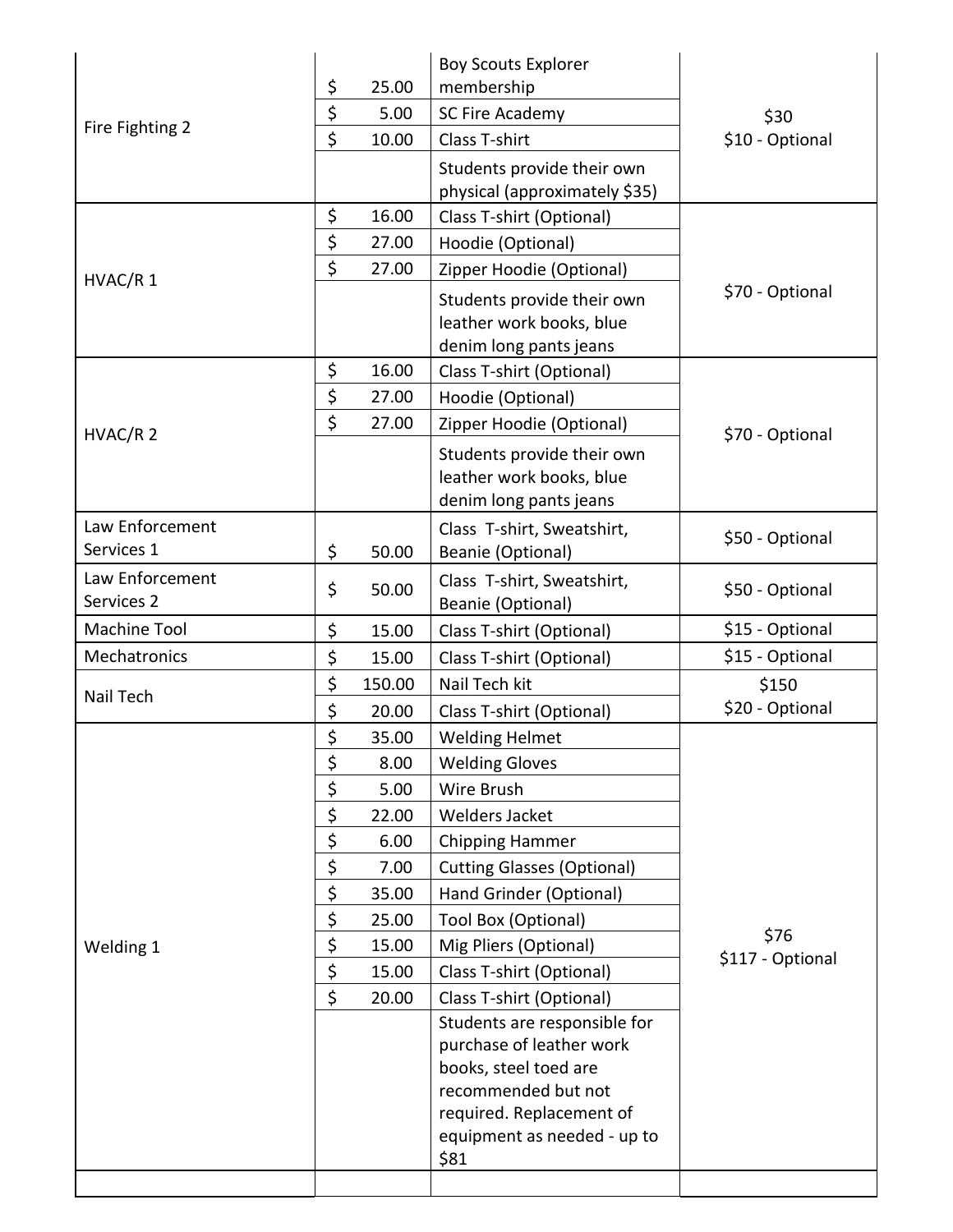| Welding 2 |   | 7.00  | <b>Cutting Glasses (Optional)</b> | \$117 - Optional |
|-----------|---|-------|-----------------------------------|------------------|
|           |   | 35.00 | Hand Grinder (Optional)           |                  |
|           | Ś | 25.00 | Tool Box (Optional)               |                  |
|           |   | 15.00 | Mig Pliers (Optional)             |                  |
|           |   | 15.00 | Class T-shirt (Optional)          |                  |
|           |   | 20.00 | Class Hoodie (Optional)           |                  |
|           |   |       | Students are responsible for      |                  |
|           |   |       | purchase of leather work          |                  |
|           |   |       | books, steel toed are             |                  |
|           |   |       | recommended but not               |                  |
|           |   |       | required                          |                  |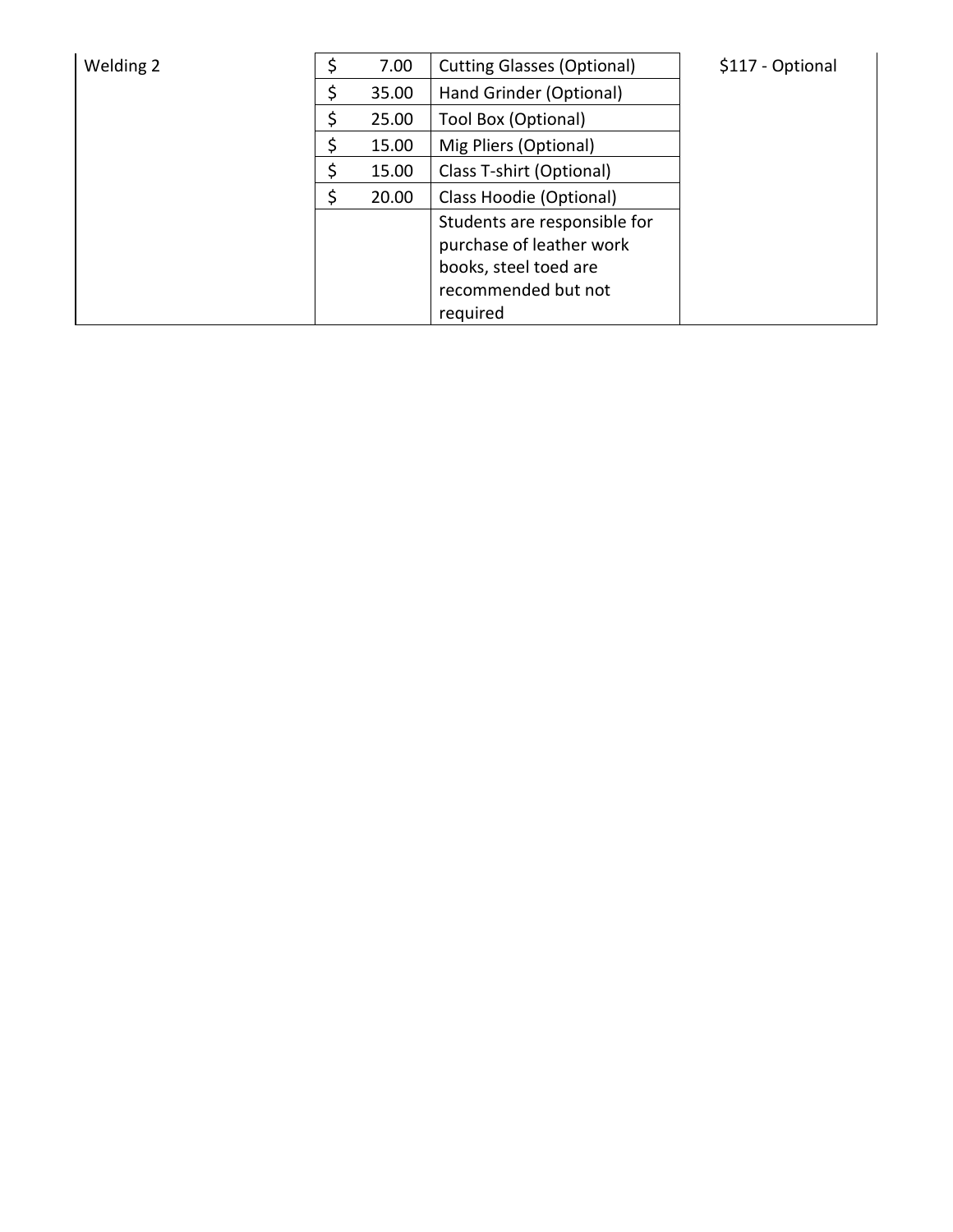## **Work Based Learning Opportunities**

#### **Cooperative Education**

Cooperative Education partnerships between Bonds and Upstate businesses allow students to build on skills learned at the Career Center while gaining valuable real-world experience. Participating business partners work with instructors to design training plans for co-op students that are industry-specific. Partners evaluate students on career-readiness skills, and those evaluations become part of the students' grades. Co-op students can report to a work site up to four days a week instead of coming to Bonds. Co-ops are available to qualified second-year students, and many co-ops are paid positions. Instructors and administrators will determine if students in one-year programs may co-op on a case-by-case basis. Students will be cleared to co-op based upon attendance, discipline, grades, and teacher recommendation. Co-ops are a privilege that students must earn, not a right of program enrollment. Administrators may revoke students' co-op privileges at any time for failure to meet program requirements.

#### **Internship**

Internships typically occur outside school time or in the summer. Many internships are paid positions (i.e. all internships through the LaunchGVL partnership with the Greenville Chamber of Commerce), and students can qualify for these experiences in their first or second year at Bonds. Internships require a training plan designed by the instructor and the business partner. Supervisors will evaluate students on career-readiness skills, and those evaluations may be incorporated into students' grades. Students qualify for internship interviews based upon attendance, discipline, grades, and teacher recommendation. Internships are a privilege that students must earn, not a right of enrollment. Administrators may revoke students' internship privileges at any time for failure to meet program requirements.

#### **Youth Apprenticeship**

The U.S. Department of Labor has established guidelines for businesses that wish to register an apprenticeship for students who are at least 16 years old. Instructors may recommend their top students to interview for apprenticeship positions. Typically, apprenticeships are paid positions that last at least one year and end in professional certification. Some Youth Apprenticeships flow directly into Registered Apprenticeships for adults in industries that require additional training. Apprenticeship evaluations may become part of students' CTE course grade. Students qualify for apprenticeship recommendations based upon attendance, discipline, grades, and employability skills displayed in their CTE course.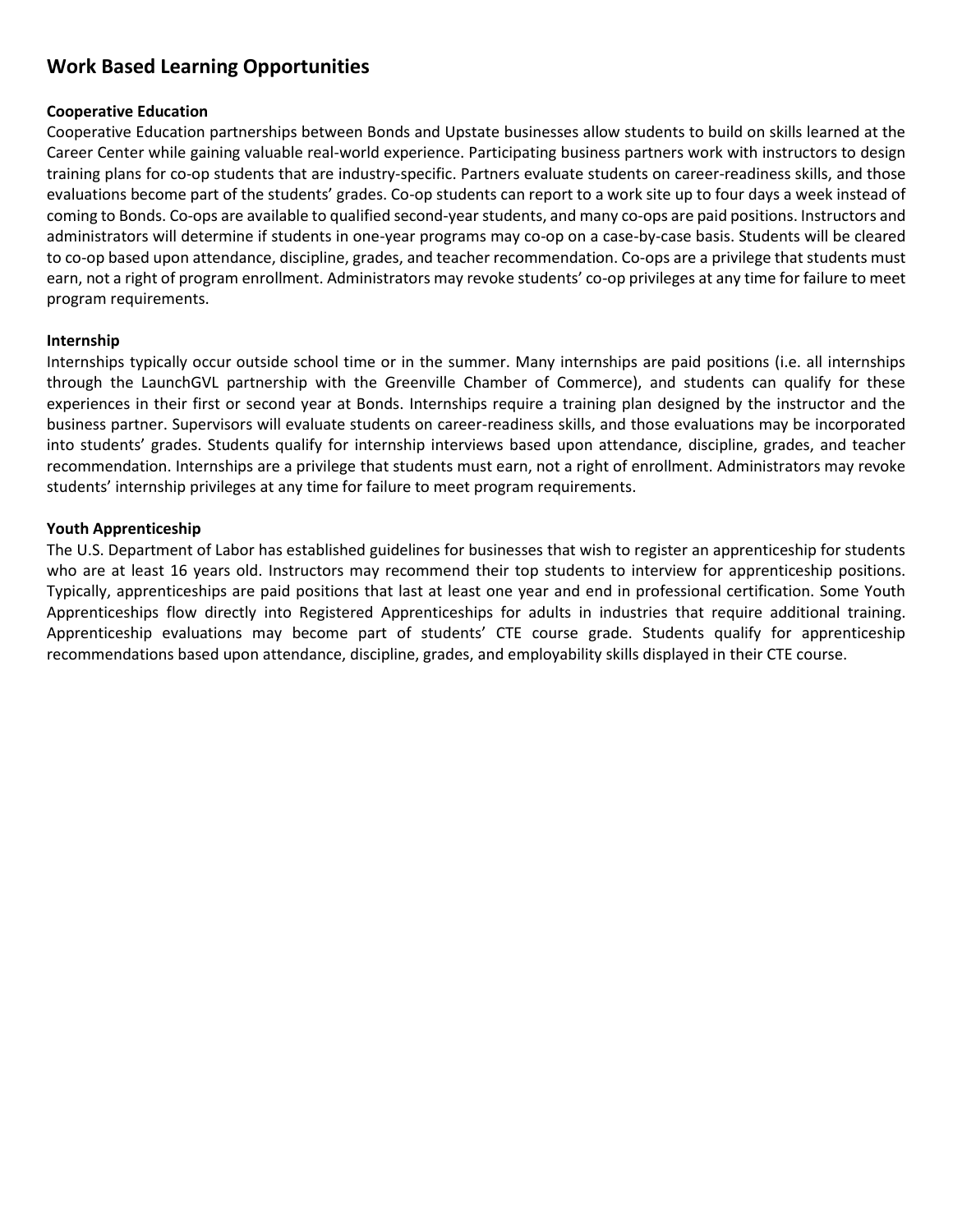## **Safety**

The safety of our students and staff is a priority at Golden Strip Career Center. General safety guidelines are outlined below. Each individual program will also enforce shop and lab safety specific to their program area.

- Remove jewelry from fingers, hands, arms, and neck; store items in a secure place.
- Wear safe clothing or required lab uniform. Neckties, scarves, etc. must be removed and no loose or baggy uniforms, coveralls, or long sleeves should be worn.
- Long hair must be secured with clips or bands.
- Wear the protective equipment required for the class and activity.
- Report all safety violations, accidents, and injuries to the teacher immediately.
- Act professionally! No rough-housing, throwing of objects, or similar unsafe acts are permitted.
- Do not overload or misuse equipment or tools.
- Inspect tools daily for possible hazards and see that all safety guards are in place.
- Turn off and unplug machines before making adjustments or cleaning them.
- Keep the work area safe; keep tools in a safe place; "flag" all long stock.
- Do not sit on work tables, equipment surfaces, or desk tops.
- Enter the lab only when the instructor is present. Machines are used only with the permission of the instructor.

#### **Student Insurance**

In the best interested of every student should be insured against accidental injury through a personal family policy OR school insurance. Possession of school insurance may be proven by either a receipt or note from the high school. Health or accident insurance through a family or personal policy may be verified by completion of a form available from the high school and signed by the parent.

*\*All students who participate in Work Based Learning are covered by a school district insurance policy for accidents during internships, co-ops, and apprenticeships. \**

#### **Accident Reporting**

All accidents, no matter how small, must be reported to the teacher. Reporting accidents allows instructors to render first aid and to teach other students on how to avoid similar accidents.

*\*Work Based Learning Accident Reporting is a separate reporting system. Contact the WBL Coordinator\**

#### **Emergency Procedures**

Fire drills, tornado drills, and other emergency procedures will be practiced on a regular basis. All students are expected to follow the teacher's directions during these drills.

#### **Care of Equipment**

When tools or equipment are issued to students, it becomes their responsibility to use them wisely, care for them, and to return them in good working order. There will be a charge for malicious damage or loss but not for normal wear and tear. Follow the safety instructions provided by the teacher for each tool in use.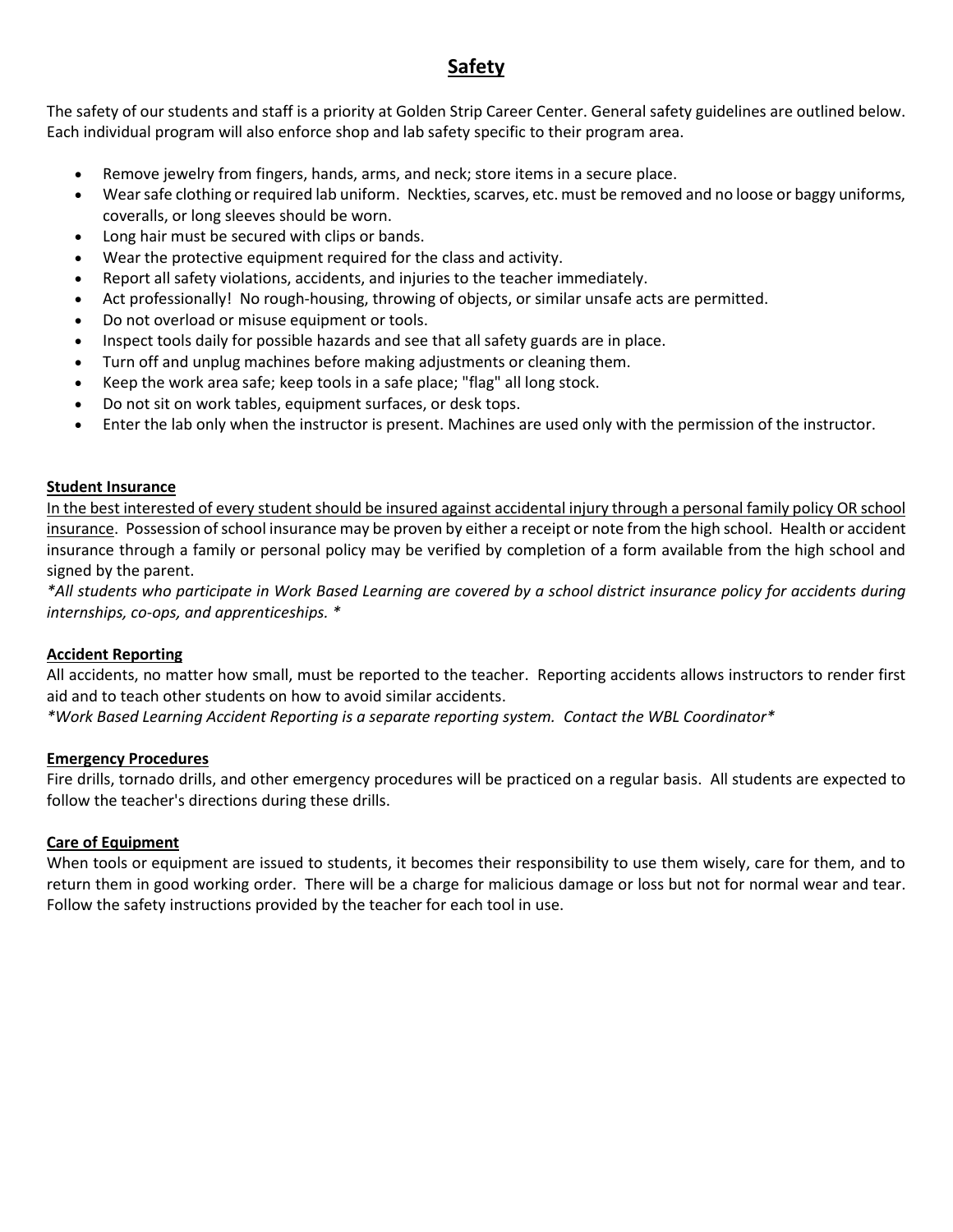## **DISCIPLINE**

#### **Investigations and Consequences**

All reports will be investigated promptly, thoroughly, and confidentially. The investigation shall include appropriate steps to determine what occurred and to take actions reasonably calculated to end the harassment, intimidation or bullying, and prevent such misconduct from occurring again. The student and his/her parent shall be informed of the results of the investigation and shall be advised how to report any subsequent problems. However, any discipline of students or staff shall remain confidential. If the investigation determines that inappropriate conduct has occurred, the administration shall take reasonable, timely, age-appropriate, and effective corrective action. Examples of corrective action include, but are not limited to, disciplinary action against the aggressor, up to and including termination of an employee or expulsion of a student.

The District prohibits retaliation or reprisal in any form against a student or employee who has filed a report. The District also prohibits any person from falsely accusing another person.

#### **Due process**

Students facing disciplinary action are entitled to fair procedures to determine if they are at fault. This includes, at a minimum, the right to know what they are accused of and the right to respond with their side of the situation. Students have the right to appeal decisions resulting in major disciplinary action such as suspension from school or transportation, expulsion, or transfer to an alternative program. The procedures and methods of appeal are explained in this publication. In order to suspend a student, the appropriate administrator shall inform the student of the specific charge against him/her and notify him/her of the evidence in support of this charge. The student must be given an opportunity to refute the charge. If the student challenges the charge and the administrator feels that further investigation is warranted, the administrator should make such an investigation. If the administrator determines that the student has committed an offense for which suspension is appropriate, the administrator shall suspend the student from school and notify the student's parents or legal guardian in writing of the reason for the suspension and its length and of a time and place when the administrator will be available for a conference. The conference shall be set within two school days of the start of the suspension.

#### **Sending a suspended student home during the school day**

When a student is suspended, the administrator will attempt to contact the parent/legal guardian to request that he pick up the student from school. If a parent/legal guardian cannot come for the student, school personnel may take the student home, so long as the parent is at home to take charge of the student. If the administrator cannot reach the parent/legal guardian, the student must stay at school until the end of the school day.

#### **Suspension**

Suspension is the temporary removal of a student from school to correct unacceptable behavior. No student may be suspended in excess of ten days for any one offense unless expulsion is recommended. No student may be suspended for more than 30 days in any one school year unless expulsion is recommended. Without the approval of the School Board, no student may be suspended during the last ten days of a school year if the suspension will make the student ineligible to receive credit for the school year unless the presence of the student constitutes an actual threat to a class or school or unless a hearing is granted within 24 hours of the suspension.

#### **Immediate suspension**

In unusual circumstances, when the conduct of a student requires immediate action because his/her presence in school is dangerous to staff or students, the student may be suspended immediately without written notice or the opportunity to respond to the charge, provided the parent or legal guardian is notified as soon as possible, but no later than 24 hours of the suspension, if possible, of the time and place for a conference to discuss the matter.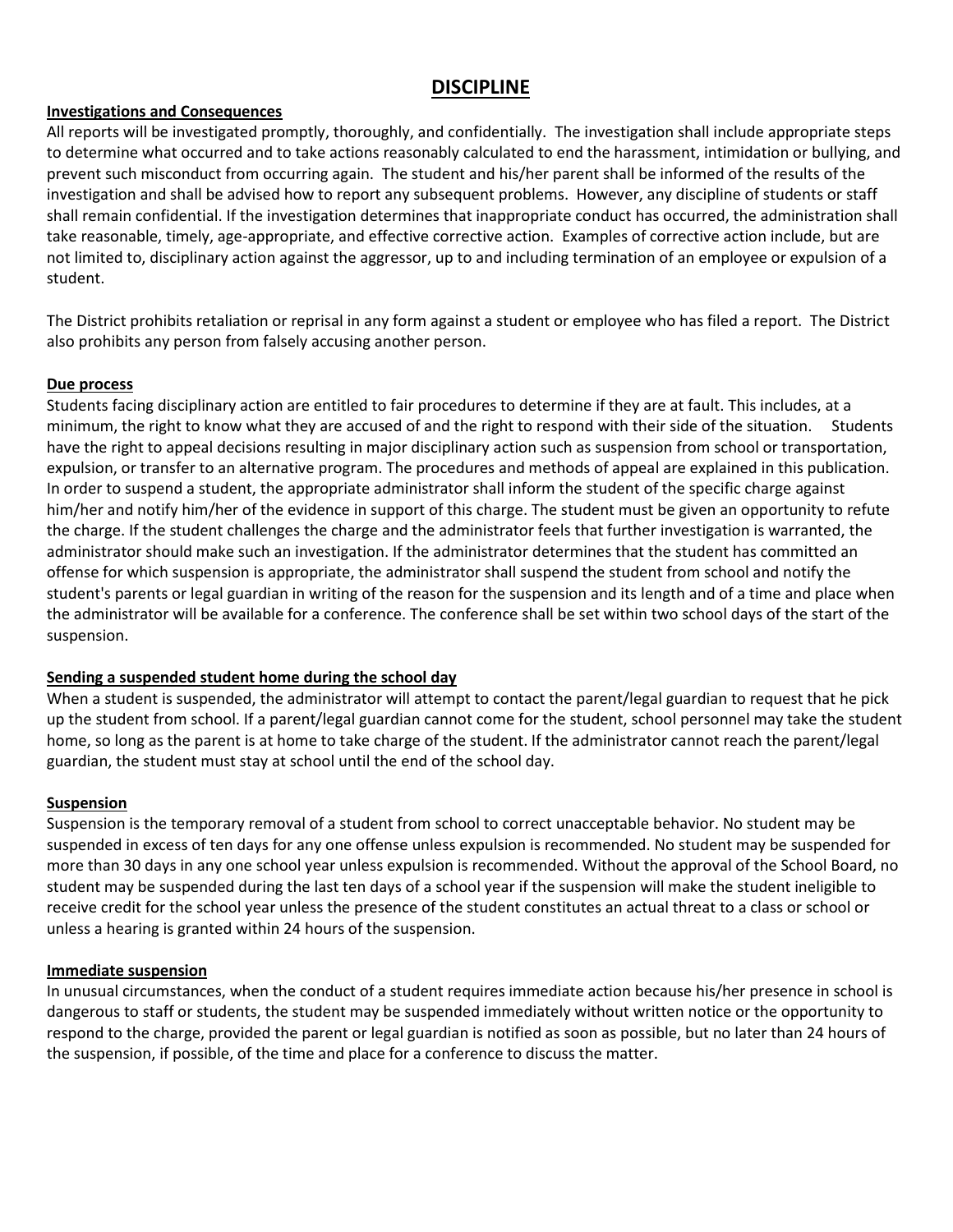#### **Alternative Program**

.

The School District of Greenville County provides a special alternative program for middle and high school students who have consistent difficulty learning in a traditional classroom environment. If referred to and accepted for admittance to this program, students receive small group instruction, counseling and behavior modification. They continue their academic path, but in a special setting away from the mainstream school. Discipline is strictly enforced. Expulsion

In most cases, expulsion means the removal of a student from school and the cessation of educational services for the remainder of the school year. Any student determined to have brought a firearm to school shall be expelled for a period of not less than one year. The superintendent will ensure the timely processing of all expulsion cases.

#### **The following steps must precede an expulsion:**

- 1. The principal will ensure compliance with the procedures for suspension set forth in Policy JDD.
- 2. Having concluded that a recommendation for expulsion is warranted for the offense, the principal will notify the parents or legal guardian in the notice of suspension that he is initiating expulsion proceedings. The notice shall also specify the reason for the recommendation and shall set a place and time for a conference. The conference shall be set within two school days of the start of the suspension. The suspension shall remain in effect until the expulsion proceedings are terminated.
- 3. If the principal determines after the conference that a recommendation of expulsion is appropriate, he will so notify the parents and will send the recommendations to the superintendent (or his designee) within three school days of the incident that precipitated the expulsion recommendation.
- 4. Within two school days of receipt of the recommendation, the superintendent (or his designee) will review each recommendation and either remand it to the principal for alternative disciplinary action, impose alternative disciplinary action (with parental consent), or forward it to the Board's hearing officer for a decision on the recommendation. He will also notify the parents or legal guardian by letter of his action. The letter shall also set forth the time, place, and date of the hearing and the hearing rights described in Step 5(b). Any parent desiring a hearing must so inform the superintendent (or his designee) upon receipt of the letter.
- 5. Within ten days of the mailing of the letter required in Step 4, the hearing officer, acting for and under the authority of the Board, will review the recommendations for expulsion and will conduct any hearing requested.
	- a. (b) At the hearing, the parents or legal guardian shall have the right to legal counsel and all other regular rights, including the right to call witnesses on the student's behalf and to question all witnesses. The hearing will be closed to the public. The superintendent will ensure that the hearing officer convenes and that the hearing is appropriately recorded.
	- b. (c) The hearing officer may remand the case to the principal for alternative disciplinary action, impose alternative disciplinary action himself, or expel the student. The hearing officer may consider mitigating, extenuating, or aggravating circumstances in reaching his decision.
	- c. (d) Within five days of the hearing officer's review and any hearing, the hearing officer shall render a written decision and send it to the parents. If the decision is for expulsion, the letter will include the right to appeal to the Board as described in Step 6 and the reasons described in Step 7 that will cause the Board not to affirm the decision of the hearing officer.
- 6. Parents may appeal the decision of the hearing officer to the Board by sending to either the superintendent (or his designee) or to the Board chairman a notice of appeal within ten days of receipt of the decision of the hearing officer. The notice of appeal must be in writing and must state the precise basis, consistent with the grounds set forth in Step 7, for overturning the decision of the hearing officer.
- 7. The superintendent (or his designee) shall present any appeals to the Board at or before its next monthly meeting following receipt of the notice of appeal. The Board shall consider the notice of appeal, its hearing officer's decision letter, all materials submitted to the hearing officer, and any response by the superintendent (or his designee) to the appeal. The Board will affirm the decision of its hearing officer unless the parents demonstrate to the Board that (a) the decision of the hearing officer is not supported by substantial evidence, (b) the decision is not consistent with Policy JD, (c) the student's rights to notice and a fair hearing, consistent with this policy and with relevant statutory and constitutional requirements, were not ensured in the expulsion process, or (d) the decision was motivated by illegal discrimination or arbitrariness.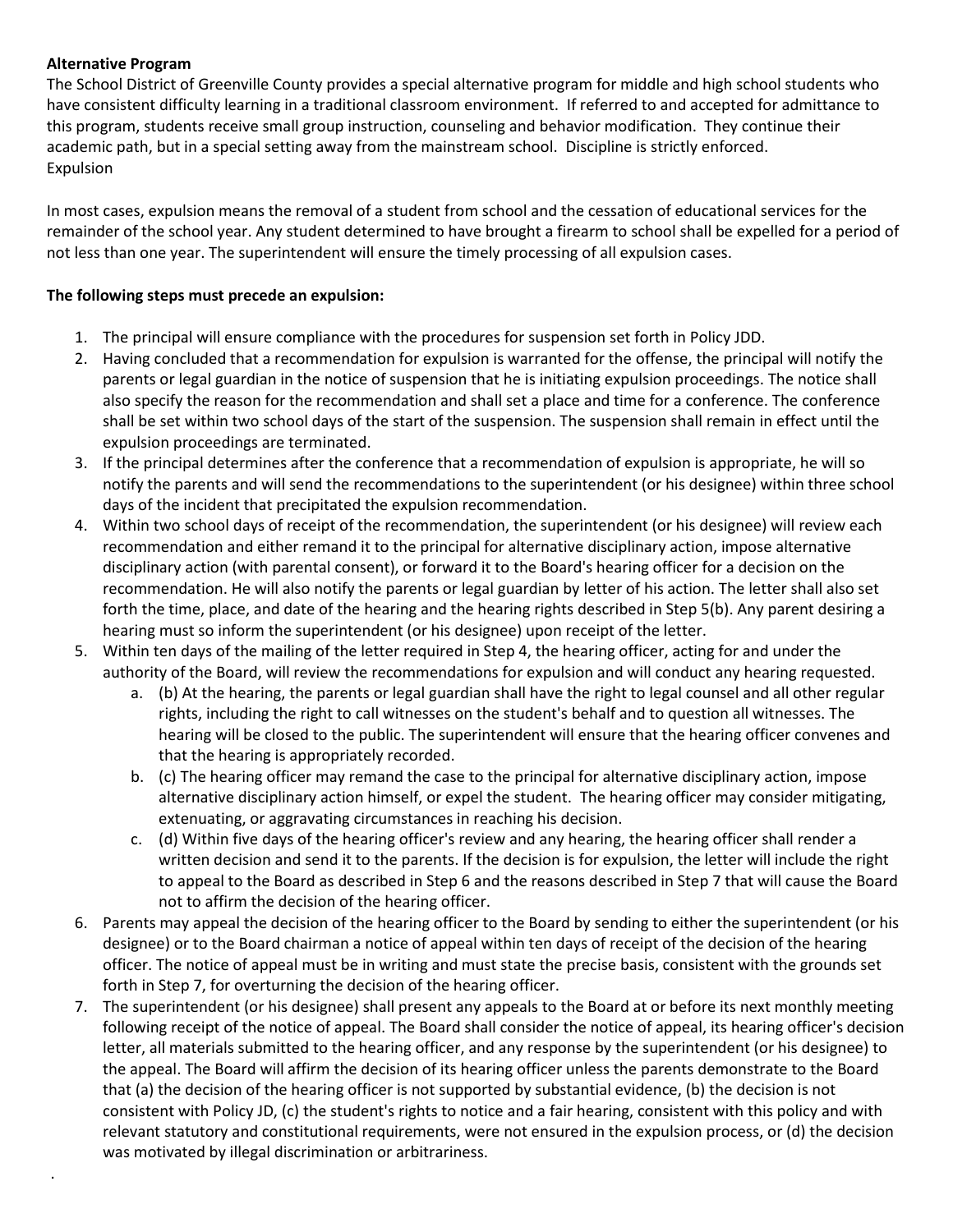If the Board determines that the parents have demonstrated any of the four situations set forth in the previous paragraph, it will reverse or modify the hearing officer's decision, or, for sufficient reason, it may order a new hearing or elect to conduct its own hearing. Within five days of its decision, the Board will notify the parents or legal guardian and the superintendent in writing of its decision. The Board will not hear witnesses or any other oral presentation in reaching its decision.

- 8. The action of the Board may be appealed to the proper court.
- 9. The superintendent will report to the Board monthly the following information for each case presented to a hearing officer since the last report: the alleged offense, the date of the offense, the school, the hearing officer that reviewed the case, the date of the hearing officer's review, and the hearing officer's disposition of it.

#### **Appeals**

Notification of the outcome of the investigation will be issued in writing to the complainant and the complainant will be informed of the right to appeal. An appeal related to disability discrimination or harassment should be made to the District's 504 Coordinator. An appeal regarding color, race, or national origin should be made to the District's Title VI Coordinator. An appeal regarding sexual harassment, or gender discrimination should be made to the District's Title IX Coordinator. (See Policy JA for contact information). A complainant may then appeal the decision of the coordinator to the superintendent or his or her designee. For a complete copy of the District's Policy, Administrative Rule, and report form referenced above, please see the online link below to the Greenville County Schools Board Policies and Administrative Rules. You may also receive a copy of Policy JCDAG, Administrative Rule JCDAG, or the report form from your school upon request.

[http://www.boarddocs.com/sc/greenville/Board.nsf/Public#](http://www.boarddocs.com/sc/greenville/Board.nsf/Public) 

#### **Discipline of Students with Disabilities**

In implementing this code, school administrators shall follow all applicable laws, regulations, and district policies applicable to the disciplining of students identified as disabled pursuant to Section 504 of the Rehabilitation Act of 1973 or the Individuals with Disabilities Education Act.

#### **OFFENSES AND CONSEQUENCES**

Students come to school to learn. They follow the rules set up to ensure that their schools are safe and orderly. We are proud of these young people. For students who do not follow the rules, this section of the Code of Conduct explains consequences if rules are broken.

#### **Catalog of Offenses and Consequence**

Unacceptable behavior, whether listed or not, will not be tolerated. South Carolina law permits disciplinary actions, including suspension and expulsion, for commission of any crime, gross immorality, gross misbehavior, persistent disobedience, or violation of written rules and regulations of the school board or state board, and when the presence of the student is detrimental to the best interest of the school.

In addition to the consequences of misbehavior listed below, school officials shall use all available school and community resources to diagnose and deal effectively with students who have persistent or severe behavior problems. Students whose offenses may also constitute a violation of criminal law will be reported to appropriate law enforcement officials.

The expression "on school property" includes school buses and off-campus school-sponsored activities. Behavior off school property, at any time or in any place, may also subject a student to disciplinary action.

#### **Damaging school property**

Vandalizing, damaging, or destroying of school property, including books, materials, furniture, buildings, computer hardware or software, the computer network, grounds, cars and buses, is forbidden. Consequences: Parent or guardian will be informed, and restitution for the damage will be required. Failure to pay the district for damages could result in court action by the district. The student may lose privileges, be suspended, be recommended for expulsion, and receive other disciplinary sanctions. Theft

Taking the property of another without permission is forbidden. This applies whether the property belongs to another student, a staff member or the school district. Consequences: Restitution and parent notification are required. Additional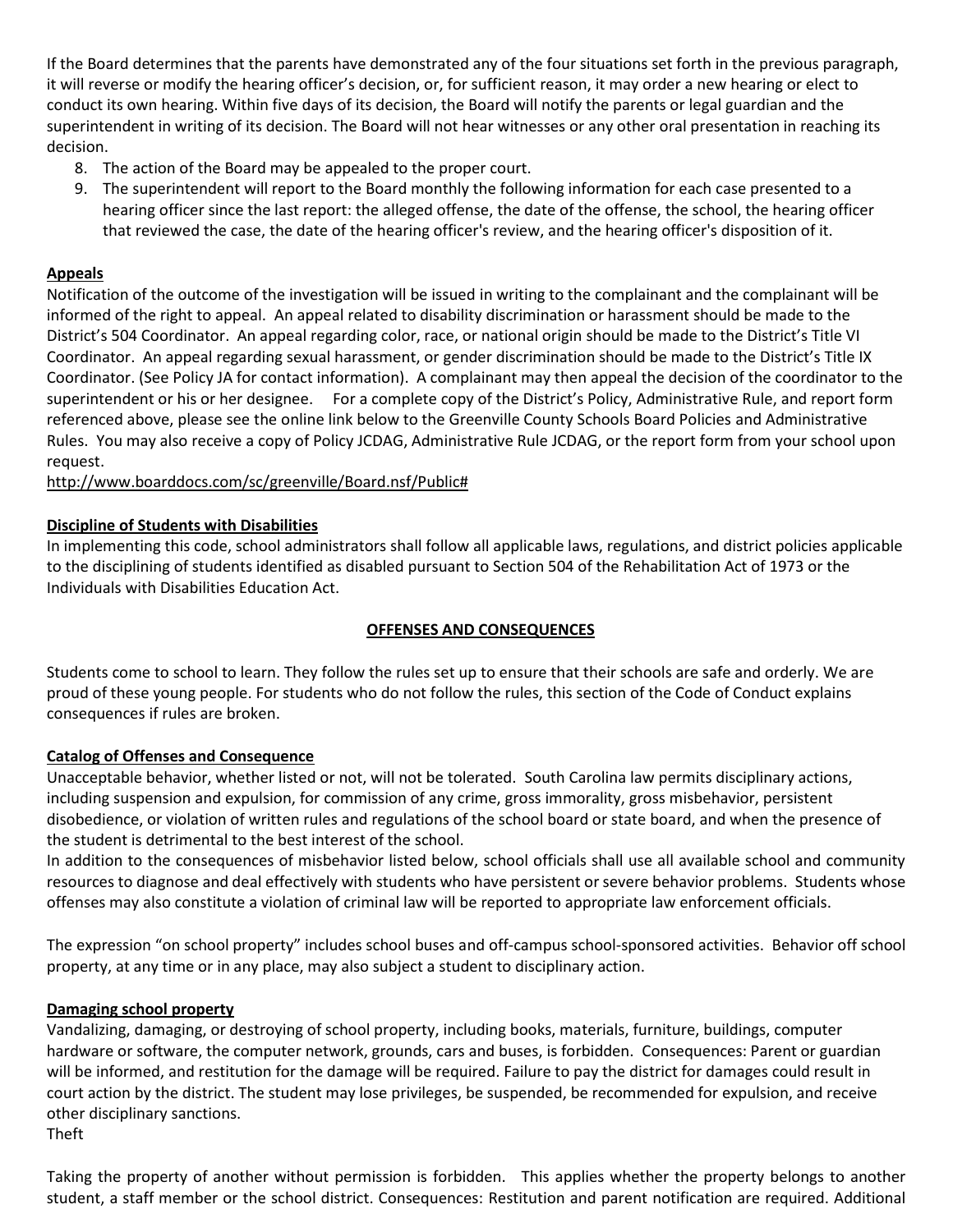disciplinary action may be taken, including detention, suspension, recommendation for expulsion, referral to school resource officer, and other sanctions.

#### **Disobedience and disrespect**

Students are required to obey school rules and to respect the authority of teachers and other school personnel. Failure to do so constitutes a disciplinary offense. Consequences: Parent notification, detention (during or after school), counseling, restriction from participation in extracurricular activities, Saturday detention, work detail assignment, suspension, referral to school resource officer, recommendation for expulsion and other sanctions are possible consequences.

#### **Refusal to turn over an unauthorized item will result in immediate three to five-day suspension.**

#### **Profanity**

Profane and vulgar expressions (oral, written, or nonverbal), including those communicated or displayed on clothing, are forbidden on school property. Consequences: Student counseling, parent notification, detention (during or after school), restriction from participation in extracurricular activities, detention, suspension, referral to school resource officers , and recommendation for expulsion are possible consequences.

Threats, harassment, hazing, intimidation or blackmail of students

Threats of force, threat of injury, harassment, intimidation, blackmail, and hazing are forbidden and may violate state law. Hazing is any activity that humiliates, degrades, abuses or endangers another person, regardless of the person's willingness to participate. Consequence: Student counseling, parent notification, detention (during or after school or on Saturdays), restriction from participation in extracurricular activities, detention, suspension, referral to school resource officer, and recommendation for expulsion are possible consequences.

#### **Sexual harassment/misconduct of a sexual nature**

Comments, threats, conversations, coercion, actions, jokes, teasing, or intimidation when they are of a sexual nature and are unwelcome by those exposed to them, whether they are staff members, visitors, or other students, are forbidden. Any student (or the parent/legal guardian of a student) who believes he or she has been subjected to such behavior should immediately contact the school principal, guidance counselor, or a teacher to report the behavior. Consequence: Student counseling, parent notification, detention, restriction from participation in extracurricular activities, suspension, referral to school resources, and recommendation for expulsion are possible consequences. Consensual participation in sexual misconduct

Consensual participation in any sex act involving physical contact. Consequence: Students will be recommended for expulsion.

#### **Gambling**

Any participation in games of chance for money or other items of value is forbidden on school property. Playing cards should not be out at Mauldin High School and will be confiscated regardless of whether or not there is any exchange of money or other items. Consequences: Parent notification, detention (during or after school), restriction from participation in extracurricular activities, suspension, referral to school resources, and recommendation for expulsion are possible consequences.

#### **Fighting**

Any hostile physical conflict between individuals is forbidden on school property. Consequences: Parent notification, restriction from participation in extracurricular activities, suspension, referral to school resource officer, and recommendation for expulsion are possible consequences.

#### **Use or possession of laser pointers, fireworks, smoke bombs, pepper-style sprays, lighters and other similar devices or materials**

These items are inappropriate for school and can cause severe injury. Consequences: Student counseling, parent notification, detention (during or after school), restriction from participation in extracurricular activities, detention, suspension, referral to school resources, and recommendation for expulsion are possible consequences.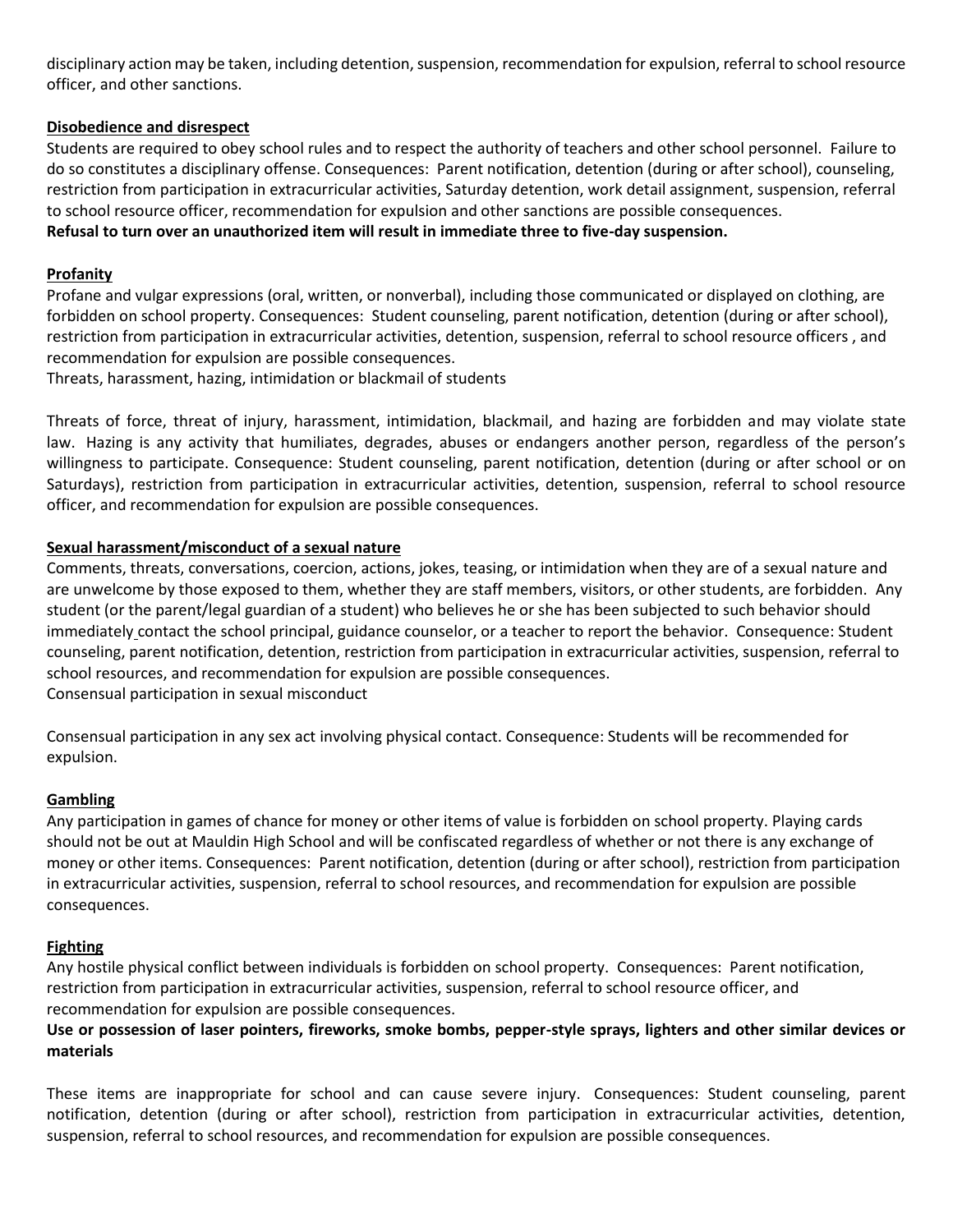#### **Distribution of unauthorized materials**

The distribution of unauthorized material on school property or the distribution of material in violation of school distribution rules is prohibited. Consequences: Counseling, referral to school resource officer, detention, restriction from participation in extracurricular activities, suspension, referral to school resources and recommendation for expulsion.

#### **Cheating or plagiarism**

The School District of Greenville County expects students to maintain integrity in all school work and to refrain from any action that would bring dishonor to them or their schools. Copying the work of others and submitting it as one's own or securing or providing answers in a dishonest way is forbidden. Plagiarism from the internet is included in this offense. See Honor Code for more information.

#### **Misuse of District Technology Resources**

Students are encouraged to use telecommunications to explore educational topics, conduct research, and communicate with others. Access to computers, however, also makes available material that may not be appropriate for a student's age or course of study. The District will take reasonable steps to restrict access to inappropriate materials, but because it cannot guarantee such restrictions, students using telecommunications must also bear responsibility for not accessing inappropriate materials. Students agree to the terms and conditions contained in the Acceptable Use Policy upon acceptance of the school handbook. All school handbooks will contain the District's Acceptable Use Policy. No student will engage in the following activities while using the internet:

- **1.** Sending, displaying, or requesting offensive messages or pictures
- **2.** Using obscene language
- **3.** Harassing, insulting, threatening, or attacking others
- **4.** Damaging computers, computer systems, or computer networks
- **5.** Violating copyright laws
- **6.** Using others' passwords
- **7.** Trespassing in others' folders, work, or files
- **8.** Intentionally wasting limited resources
- **9.** Employing the network for commercial purposes

Consequences: Restriction or loss of access to computer and other disciplinary action which may include parent notification, counseling, detention, suspension, or recommendation for expulsion**.**

#### **Smoking/Vaping**

Smoking and possession or use of tobacco products and smoking paraphernalia (including e-cigarettes) on school property is prohibited. Consequences: Parent notification, after school detention, Saturday detention, detention restriction from participation in extracurricular activities, suspension, and referral to school resource officer are possible consequences.

#### **Truancy/cutting class/leaving school/unauthorized walk-out**

Failure to attend school all or part of the day without a lawful excuse is prohibited. During regular school hours, students are not allowed to leave classrooms, the school building, or campus without school permission. Consequences: Parent notification and/or parent conference, restriction from participation in extracurricular activities, suspension, and referral to school resources or community agencies. Cutting class results in Saturday detention for the first offense and possible OSS for subsequent offenses.

#### **Tardiness**

A student who arrives late to school or class is tardy. Consequences: Parent notification, after school detention, Saturday detention, restriction from participation in extracurricular activities, suspension, referral to school resource officer or community agencies. (See Tardy Policy)

#### **Failure to pay school fines**

Fines charged to students for damaged textbooks, lost library materials, or other offenses must be paid to the school in a timely manner. Failure to make payment when requested may result in disciplinary action. Consequences: Loss of privileges, restriction from activities or other penalties as the school administration deems appropriate.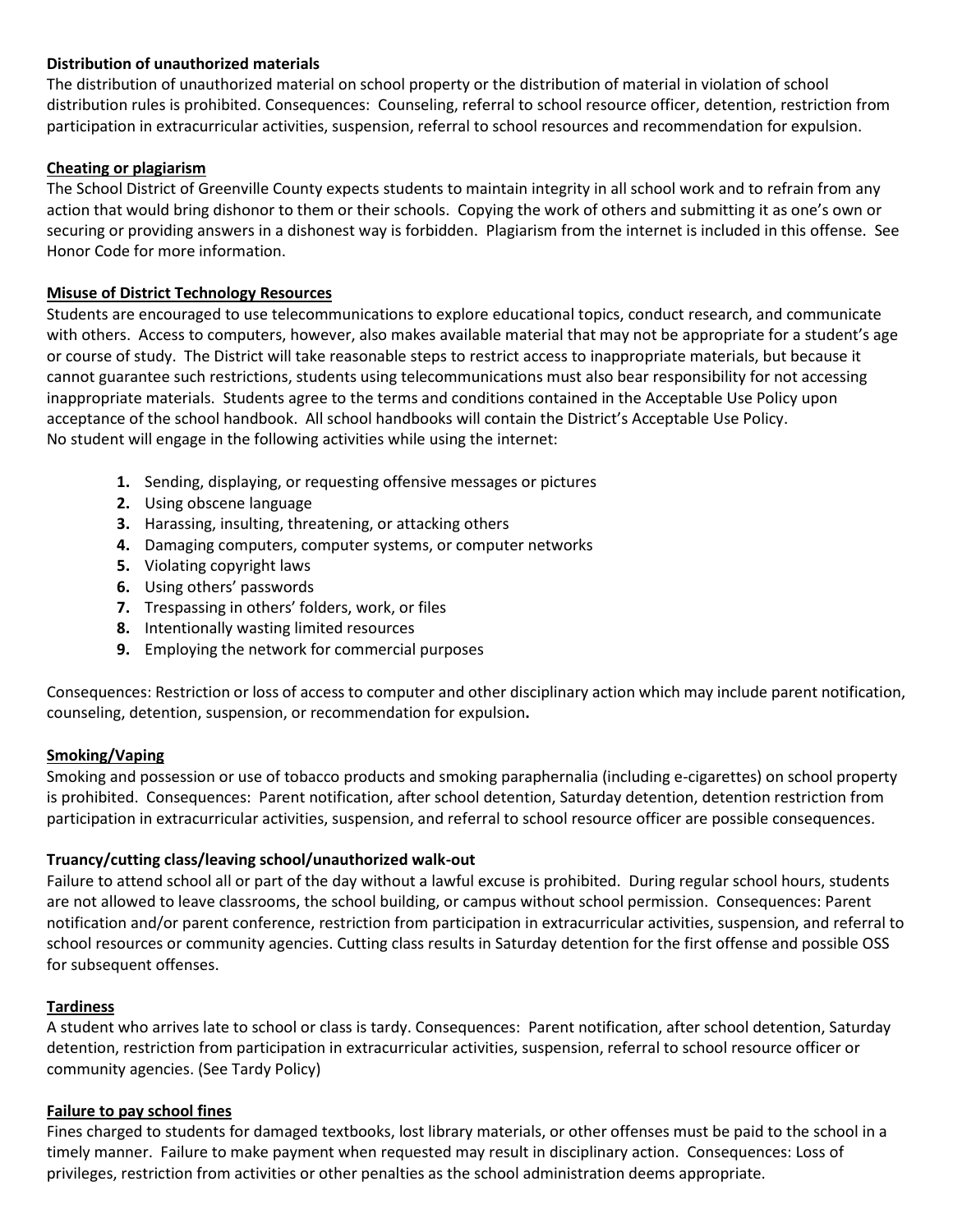#### **Threats and assaults against school personnel**

Threatening to inflict or inflicting any bodily harm, however slight, upon any school employee is prohibited. Consequence: Student will be recommended for expulsion.

#### **Firearms on district property**

Any student determined to have brought a firearm to school shall be expelled for a period of not less than one year. For disabled students and elementary school students, the superintendent may modify this requirement on a case-by-case basis. Consequence: Student will be recommended for expulsion.

#### **Weapons on school property**

Possession of any kind of weapon is not permitted on school property. "Weapon" includes, but is not limited to guns, blackjacks, dirks, brass or other metal knuckles, razors, bludgeons, box openers, slingshots, knives, or any other device or object that is possessed or used with the intention of inflicting bodily injury or death. Consequence: Student will be recommended for expulsion.

#### **Alcohol, Illegal Drugs, Controlled Substances, Medications, Intoxicating Inhalants, and Drug Paraphernalia**

#### **The following are prohibited:**

a. Possession, sale, or distribution of alcoholic beverages, illegal drugs and narcotics, toxic substances, and drug paraphernalia

b. Unauthorized possession, use, or distribution of a controlled substance or medication (prescription and over the counter) and intoxicating inhalant

c. Coming onto school property at any time after use of any alcoholic beverage, illegal drug, controlled substance, or intoxicating inhalant as evidenced by scent, actions, or admission.

**Consequence**: Student will be recommended for expulsion.

#### **Ganging**

"Ganging" or participating as a member of a gang in inflicting a violent act of bodily harm, however slight, upon another person will not be tolerated. A "gang" shall consist of two or more persons acting together for and with the purpose of committing an act of violence against another person. "Participation" also includes any act that interferes with or hinders a staff member from stopping the infliction of bodily injury that is the objective of the gang. Consequence: Student will be recommended for expulsion.

# **STUDENT AND PARENT RESPONSIBILITIES**

#### **Receipts**

You must retain the white receipt issued from the teacher's school district receipt book in order to obtain a refund and as proof of your purchase for fees, parking passes, etc. THERE WILL BE A \$25.00 CHARGE ON ANY RETURNED CHECK.

#### **Make-up Work**

Students are responsible for talking with each teacher to arrange a time schedule for making up the missed work due to an excused absence. All assignments that were assigned prior to the absence may be due upon the student's return to school. A student may be granted up to five days to complete make-up work for excused absences provided that 1) the Teacher has communicated the timeline at their discretion and schedule, 2) the absence is preapproved, 3) the student is in good standing, 4) the student has a prior record of good attendance, and 5) missed work is completed and turned in within the school's allotted time period.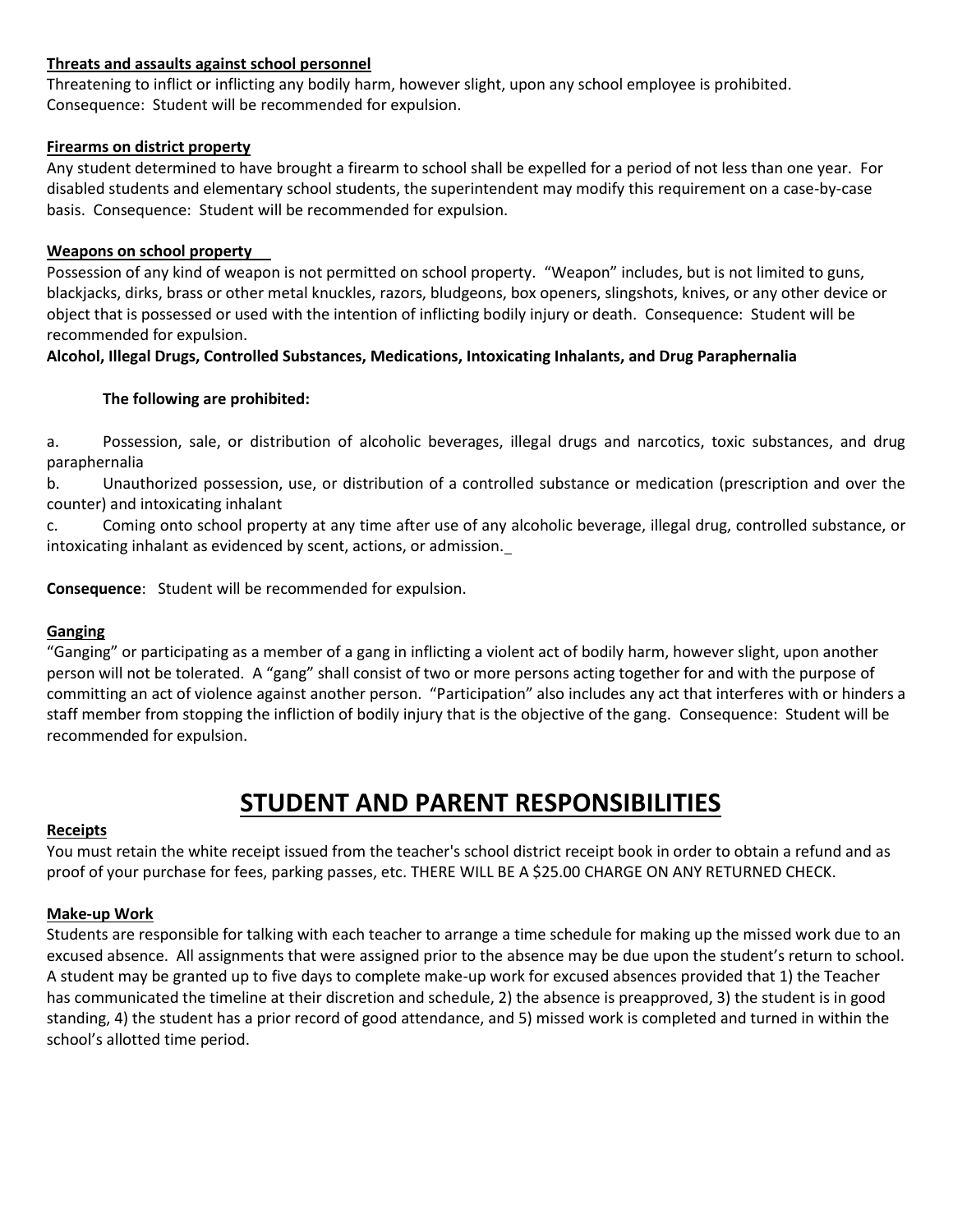#### **Field Trips**

Students going on field trips must have all teachers sign an approval form at least three days in advance. Field trip teachers will provide the forms. NOTE—A student must have insurance noted on the field trip permission form to go on any school field trip. If you do not have family insurance, be sure to make arrangements to take out school time or 24-hour school insurance when it is offered at the beginning of the school year.

#### **Books and Personal Property**

The school cannot be responsible for any personal items that are stolen or misplaced. It is therefore necessary that you take the following precautions:

- 1. Label the things that are yours.
- 2. Do not bring more money than you need for the day.
- 3. Keep your belongings locked up or on your person.
- 4. Promptly report all missing items to the front office.

Books assigned to you and library books you check out are your responsibility! You must pay for the replacement of all lost and damaged books at the end of the year or at the time of the loss. New books will not be issued until the loss is accounted for.

#### **Student Messages**

Only emergency messages from a parent or guardian will be given to students.

#### **Visitors**

Per board policy, Golden Strip Career Center operates as a closed campus. Visitors who have official business with the school must report to the main office. Visitors must be able to show identification and sign-in as a visitor. Visitors will be given a name tag that must be worn at all times. Visitors may not interrupt classrooms. Those without official business with Golden Strip Career Center, such as former students who simply want to visit, are not allowed. All guests must remain with the staff member who they are signed in to visit at all times.

#### **Deliveries**

Deliveries to students including but not limited to outside food, flowers, cakes, cookies, gifts, and any other non-school related items will not be made. Classes will not be interrupted to call students to the front office to pick up items. For school safety reasons, parents should not attempt to deliver lunch to students in the Atrium during the lunch period.

# **GCSD POLICIES**

#### **Freedom of assembly**

Students are permitted to gather on school grounds when they deem appropriate and for reasons they deem appropriate. Such a gathering must not materially and substantially disrupt the operation of the school, endanger the safety of any person, or violate any law, district policy, or school rule. This right to assemble does not apply to the conduct of meetings by student groups, which meetings are governed by the Equal Access Act and the Board policy implementing that Act.

#### **Freedom of expression/Freedom of speech**

Students are permitted to express themselves, as long as the expression does not materially and substantially disrupt the operation of the school, is not vulgar, obscene, or profane, and otherwise complies with the law, board policy, district regulations, and school rules. School property, such as the intercom and public address systems, and school events, such as assemblies and athletic events, shall not be used for personal expression.

#### **Profanity Free Zone**

Schools and other school system locations are profanity free zones. Obscene, vulgar, and profane expressions of any kind are prohibited. Any student using profanity while on school system property, attending a school-sponsored event, or representing the school or school system will face appropriate disciplinary action as outlined by the Code of Conduct.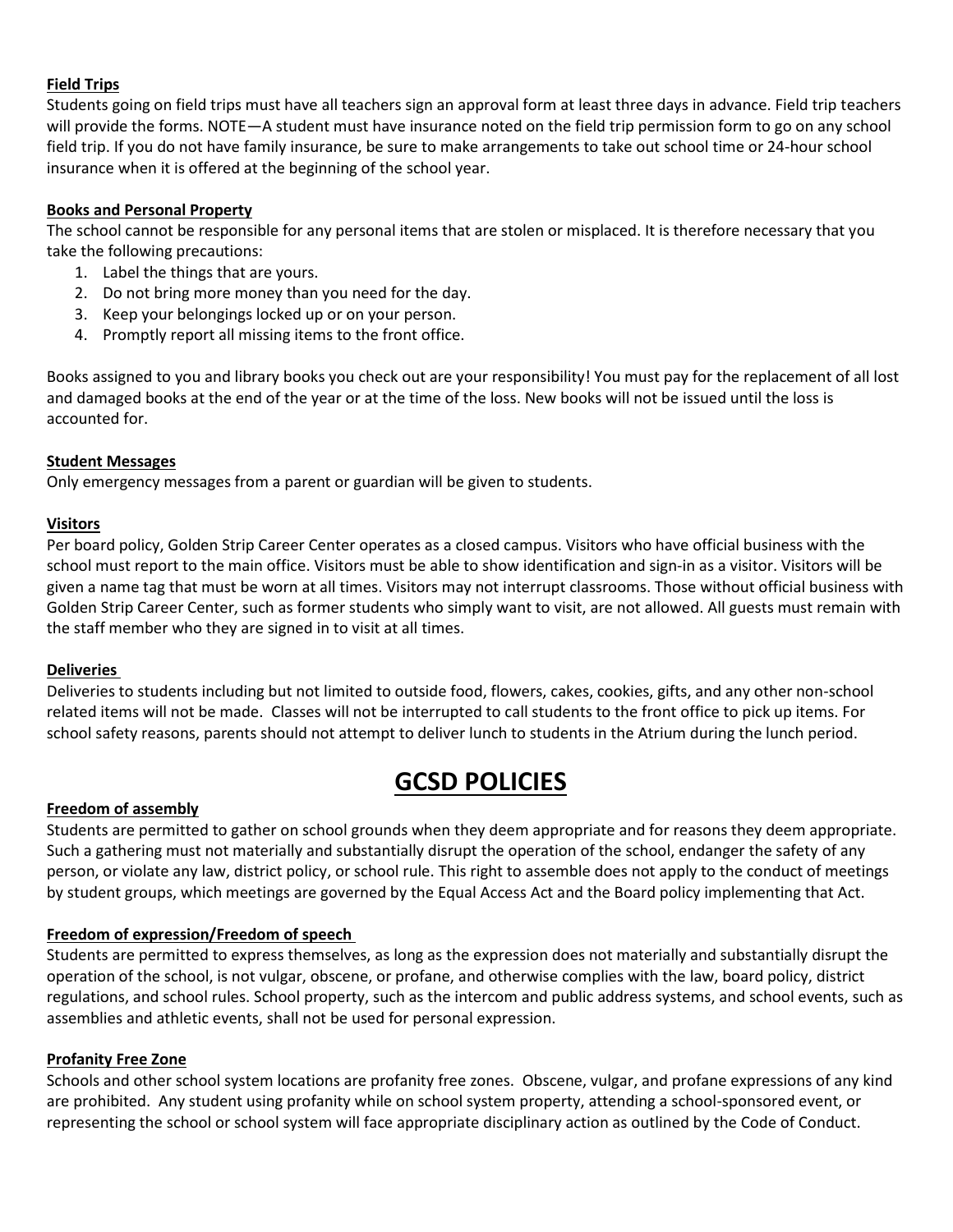#### **Other forms of expression**

Any expression that advertises or promotes the use of drugs, alcohol, or tobacco is prohibited. No form of expression shall interfere with the rights of others to express themselves or with the conduct of school, classroom and transportation activities.

#### **Written expression and circulation of petitions**

Students are permitted to express their written opinions and to circulate petitions, but may not use any school property, such as bulletin boards or announcement sheets, to promote such personal expression. Students are permitted to use designated bulletin boards for the posting of approved notices concerning school activities only.

School publications (newspapers, yearbooks, etc.) belong to the school and are not available to students or others as public forums. School officials reserve the right to promote legitimate educational concerns by exercising editorial control over the style and content of materials submitted for publication.

Data Security and Use of Technology --**See Full Version at http://www.boarddocs.com/sc/greenville/Board.nsf/Public#**

#### **I. Introduction**

Each employee, student or non-student user of Greenville County Schools (GCS) information system is expected to be familiar with and follow the expectations and requirements of this administrative rule.

#### **A. Legal Requirements**

GCS is committed to complying with applicable information security requirements and relevant information security standards and protocols. These requirements include, but are not limited to the following:

- 1. The Family Educational Rights and Privacy Act (FERPA)
- 2. Children's Internet Protection Act (CIPA)
- 3. Individuals with Disabilities Education Act (IDEA)
- 4. Children's Online Privacy Protection Act (COPPA)
- 5. Health Insurance Portability and Accountability Act (HIPAA)

Users of GCS's network are required to adhere to state and federal law as well as board policy. Any attempt to break those laws or policies through the use of GCS networks may result in discipline or litigation against the offender(s) by the proper authority. GCS will provide any information necessary in order to fully cooperate with the appropriate authorities in the civil and/or criminal process.

#### **B. Acceptable Use**

GCS provides computer, network, email, and internet access to individuals as part of the learning environment. The use of these resources is a privilege and not a right. While these systems have the power to deliver a vast number of resources to classrooms and enhance education, their effectiveness depends on the responsible and ethical use by every individual. Violation of this administrative rule will result in the loss of this privilege and may result in discipline or litigation in accordance with board policy and state and federal law.

#### **II. Student Acceptable Use**

This section is dedicated to provide GCS students with guidance of acceptable use of the District's information technology resources, including but not limited to:

- 1. The internet, intranet, email, portal;
- 2. District assigned computing devices such as personal electronic devices, laptops, desktops and portable storage; and
- 3. The District's network and supporting systems and data transmitted by and stored on these systems.

#### **A. Compliance with Copyright Laws**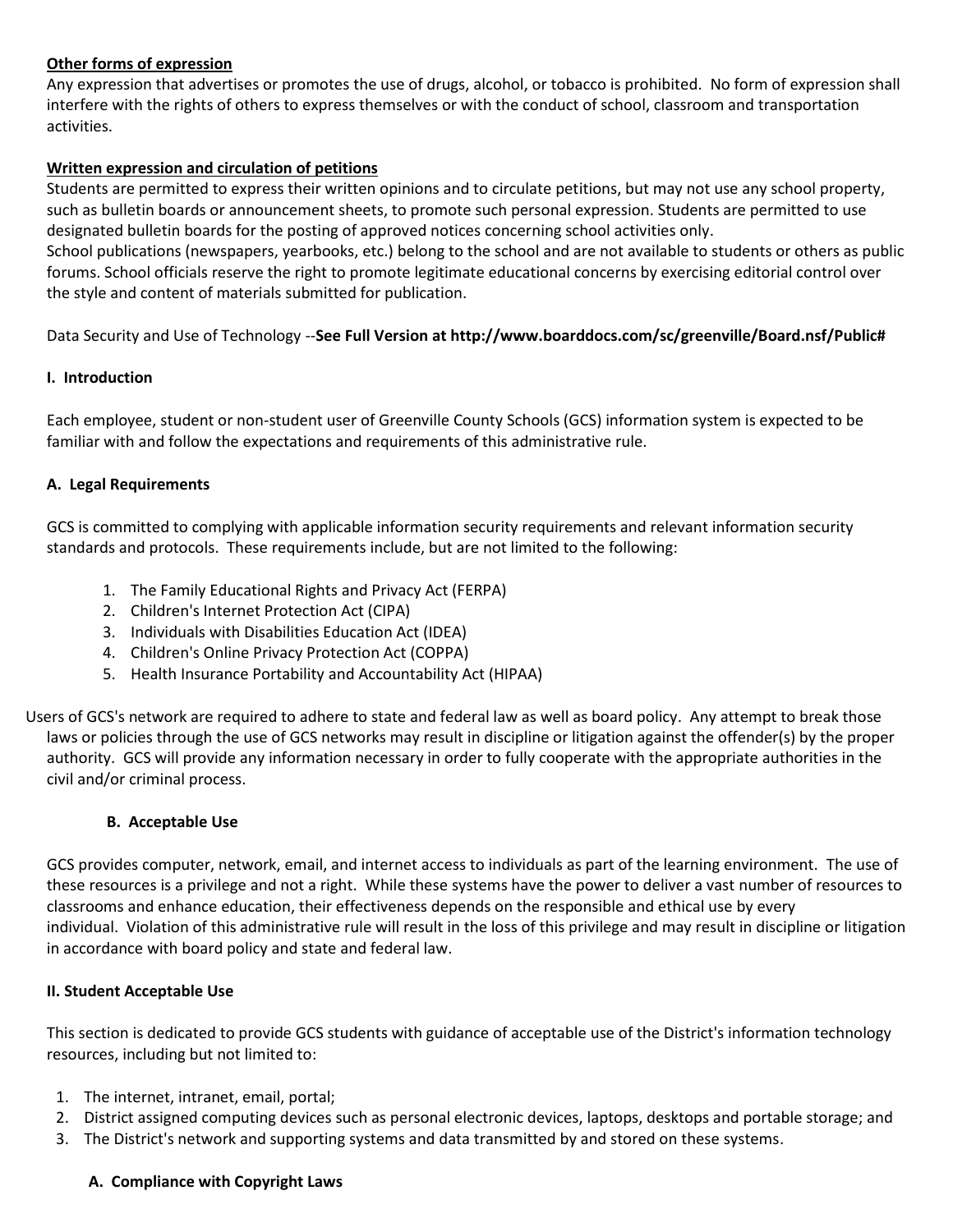Students are to follow copyright laws at all times. Students should refer all questions regarding copyright concerns to administrators at their school.

#### **B. Filtering and Monitoring Computer Resources**

The District takes reasonable precautions by using filtering software to keep inappropriate internet sites and e-mail out of the classroom. The District strongly adheres to the guidelines set forth by COPPA and CIPA when installing filtering/monitoring software devices on District equipment. The District does not supervise individual email accounts.

- 1. The District reserves the right to review any email sent or received using District equipment and e-mail accounts.
- 2. Students must adhere to the behavior expectations while using technology and e-mail, including but not limited to those expectations contained in board policy. The District's Behavior Code is Board Policy JCDA.
- 3. Technology is constantly changing and evolving. Due to the nature of the internet, online communications, and evolving technology, the District cannot ensure or guarantee the absolute safety of students during the use of technology, including email and the internet. Parents and students should contact the school immediately with any concerns related to the use of technology.

#### **C. Prohibited Uses of GCS Resources**

The following uses of GCS computer resources by students are prohibited from:

- 1. The use of school computers for commercial purposes.
- 2. The use of obscene, bullying, profane, lewd, threatening, disrespectful, or gang-related language or symbols.
- 3. The bypass or attempt to bypass any of the District's security or content filtering safeguards.
- 4. Allowing another person to use the computer under your District login.
- 5. Adding, modifying, repairing, reconfiguring or otherwise tampering with any device on the network infrastructure including, but not limited to: wireless network devices, computers, printers, servers, cabling, switches/hubs, routers, etc.
- 6. Unauthorized access, overloading, more commonly known as Distributed Denial of Service or Denial of Service, or use, or attempted unauthorized access or use of District information systems.
- 7. Destroying or tampering with any computer equipment or software.
- 8. The use of any "hacking tools" that can be used for "computer hacking", as defined in the South Carolina Computer Crime Act, may not be possessed on school property, on any District premise, or run or loaded on any District system.
- 9. The use of school computers for illegal activities including but not limited to planting viruses, hacking, or attempted unauthorized access to any system.
- 10. Violating any state for federal law or regulation, board policy or administrative rule.

Students, parents and guardians agree that GCS computer equipment must be handled with care and respect.

#### **D. Consequences**

Students who violate this administrative rule may be subject to disciplinary action including expulsion in accordance with board policy and state/federal law. Suspected criminal activity must be immediately reported to law enforcement.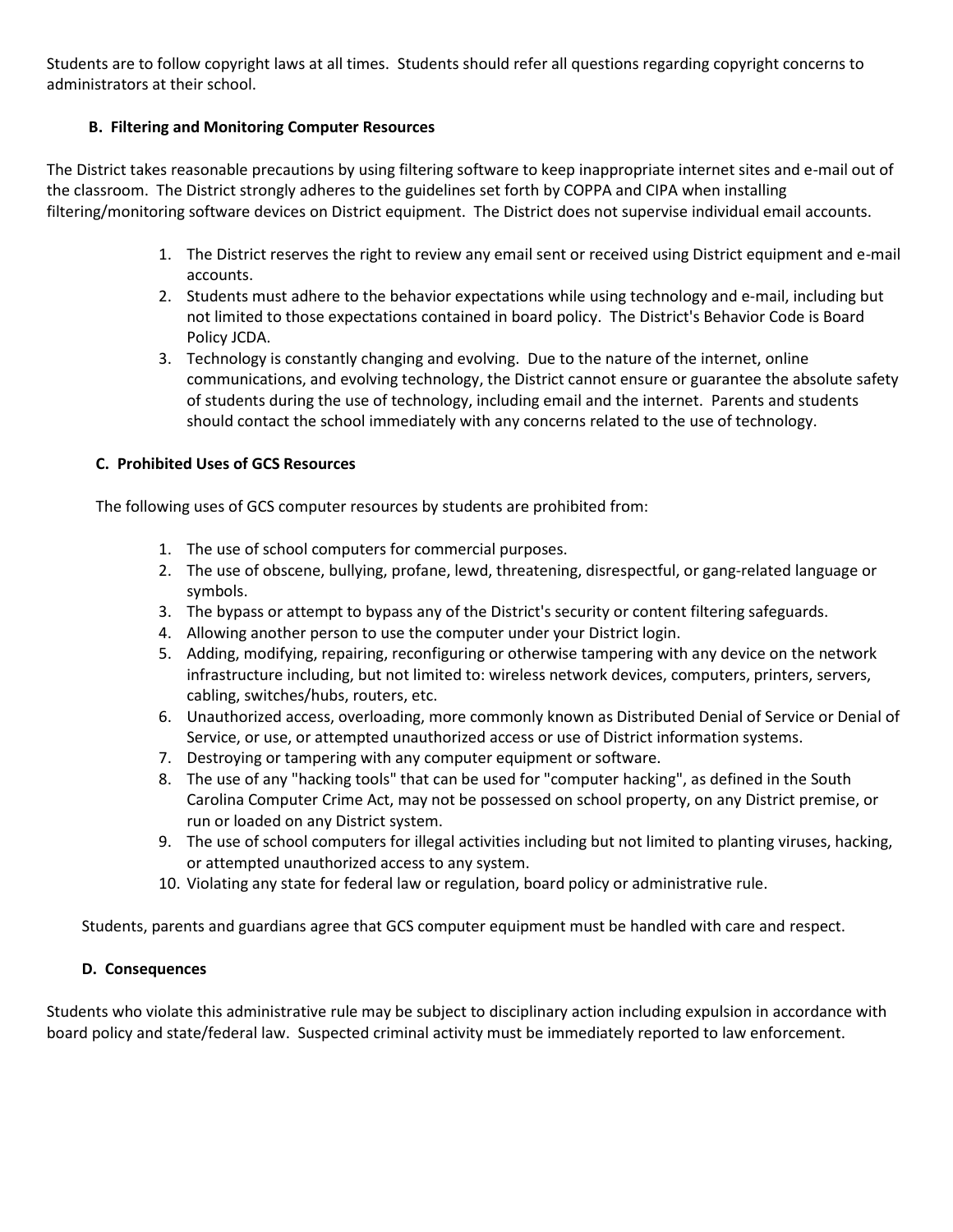#### **III. GCS Internet Safety and Other Terms of Use**

#### **A. General Access**

In compliance with the Children's Internet Protection Act ("CIPA"), U.S.C. §254 (h), the District uses technological devices designed to filter and block the use of any of the District's computers with internet access to retrieve or transmit any visual depictions that are categorized as obscene, child pornography, or "harmful to minors" as defined in the CIPA.

- 1. Though the District makes reasonable efforts to filter such internet content, the District cannot warrant the effectiveness of its internet filtering due to the dynamic nature of the internet.
- 2. Users of a District computer with internet access may request that the "technology protection measures" be temporarily disabled to conduct bona fide research for lawful purposes. These requests should be made to ETS with the knowledge of that employee's supervisor.

#### **B. Personal Safety**

The following list is considered precautions taken by GCS to ensure the safety of students, staff and the public.

- 1. Students will not post or email personal contact information about themselves or other people unless it is in conjunction with a specific teacher-approved assignment or approved college/career communication.
- 2. Students will not agree to meet with someone they have met online without their parent/guardian's approval.
- 3. Students will promptly disclose to an administrator, teacher, or other school employee any message they receive that is inappropriate or makes them feel uncomfortable.

#### **C. Expectation of Privacy**

Individuals should not have an expectation of privacy in the use of the District's email, systems, or equipment. The District may, for a legitimate reason, perform the following:

- 1. Obtain emails sent or received on District email.
- 2. Monitor an individual's use on the District's systems.
- 3. Confiscate and/or search District-owned software or equipment.

4. The District may confiscate and search personal electronic devices in accordance with *New Jersey v. T.L.O*. and applicable law.

#### **Greenville County Schools Acceptable Use Policy Agreement**

The School District of Greenville County provides computer, network, email, and Internet access to students as part of the learning environment. While these systems have the power to deliver a huge number of resources to our classrooms, their ability to serve students depends on the responsible and ethical use of them by every student.

GCS may install software and/or hardware to monitor and record all information system resources, usage, email and Web site visits. The district retains the right to record or inspect any and all files stored on district systems.

Students shall have no expectation of privacy with respect to district information system resource usage. Students are advised that serious disciplinary action may result from evidence of prohibited activity obtained through monitoring or inspection of electronic messages, files, or electronic storage devices. Illegal activity involving district information system resource usage may be referred to appropriate authorities for prosecution.

"Acceptable use" of these systems is use that is consistent with the instructional goals of the District. If you break "acceptable use" rules, you may lose the privilege to use both classroom computers and/or the Internet. Further disciplinary and/or legal action may be taken at the discretion of school administration.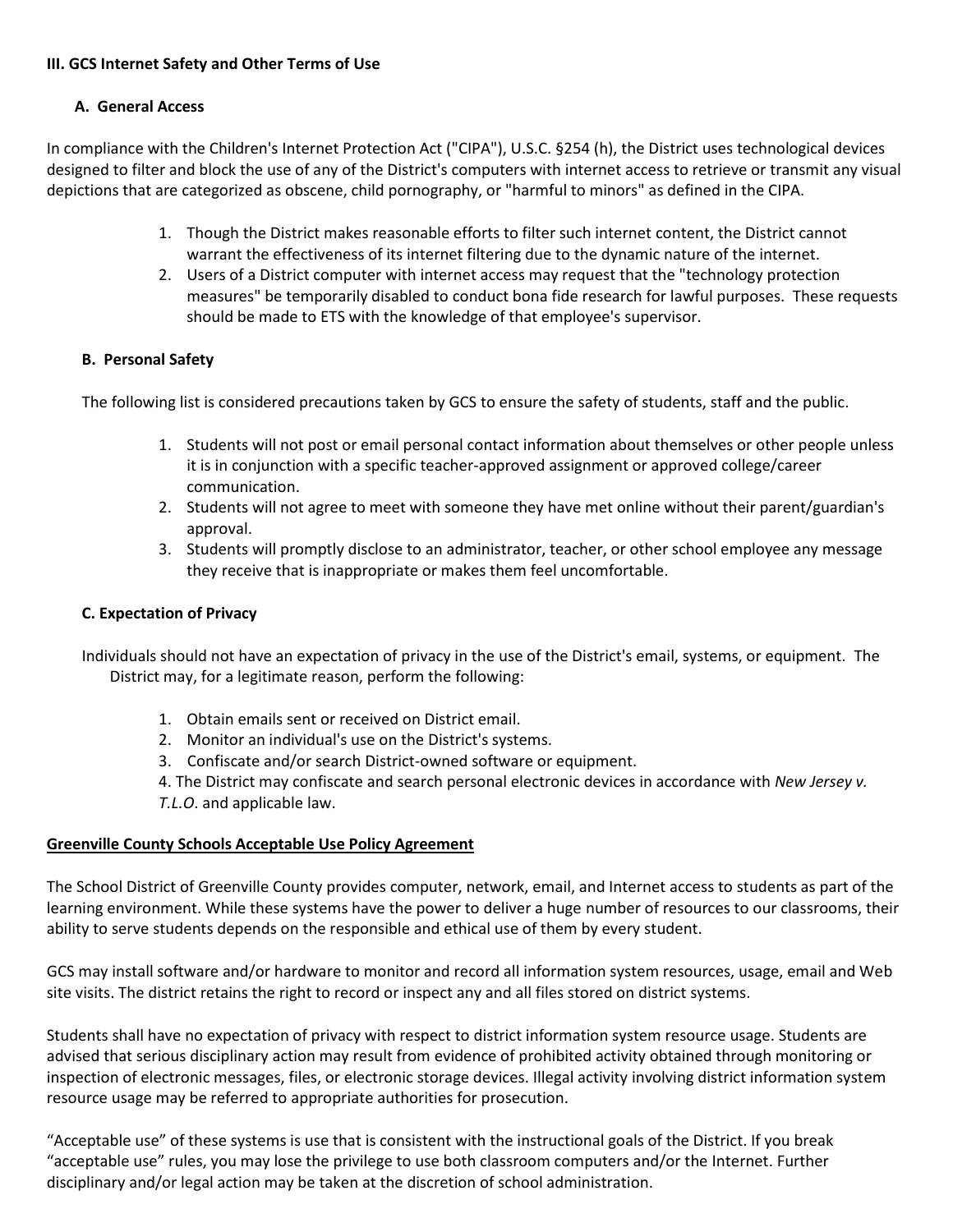The District takes reasonable precautions by using filtering software to keep inappropriate Internet sites and e-mail out of the classroom. The District does not supervise individual email accounts, a Parent Portal is available that permits the supervision of your child's email account.

Please note that parents may choose for their child not to have access to the Internet at school; however, students who do not have access to the Internet will not be able to access email or web based programs that teachers may be using in class. Your child has agreed to the terms and conditions of this document upon acceptance of the school district handbook. Violation of any of the terms or conditions will result in disciplinary action and/or involvement of law enforcement.

Treat computer equipment with care and respect – Willful destruction of any computer equipment or software will be considered vandalism, and may warrant the involvement of local law officials.

Parents and guardians, by you and your child agreeing to this acceptable use policy you will insure that GCS computer equipment is handled with care and respect. Only GCS ETS personnel are allowed to repair or modify GCS computer equipment hardware and software.

Do not add, modify, repair, remove, reconfigure or otherwise tamper with any device on the network infrastructure including, but not limited to: wireless network devices, workstations, printers, servers, cabling, switches/hubs, routers, etc.

Do not perform unauthorized access, use, or attempt unauthorized access or use of District information systems.

"Hacking tools" which may be used for "computer hacking" as defined in the South Carolina Computer Crime Act, may not be possessed on any district premise or run or loaded on any district system. Do not use school computers for illegal activities such as planting viruses, hacking, or attempted unauthorized access to any system. This is an automatic recommendation for expulsion.

Any written text, graphics or executable files created, downloaded, displayed, or exchanged with another student or teacher must be for education-related purposes only.

Do not bypass or attempt to bypass any of the District's security or content filtering safeguards.

Do not use school computers for commercial purposes.

Follow copyright laws at all times – See District copyright policies for more information. If you have questions about the legality of using software, text, graphics, or music you find online, ask your teacher or media specialist for guidance.

Keep your password secret – You will be held responsible for all computer activities associated with your password.

For example, if you share your password with your friend and he/she signs on as you and breaks one of the rules outlined above, you will be held responsible.

Do not allow another person to use the computer under your district login.

All online communication must be polite and not threatening or offensive in any way – All students in grades 3-12 are issued email accounts. The District has the right to review any email sent or received using District equipment and e-mail accounts. Email accounts should be used for educational and district purposes only.

Do not give out personal information or photos through online communications (i.e. email, cell phone, PDA, etc).

Never give out your phone number, social security number, full name, age, home address, or any other personal information.

Home directories are provided to students for educational related work. Students should not store personal or non-school related work in home directories. The District reserves the right to review the contents of a student's home directory.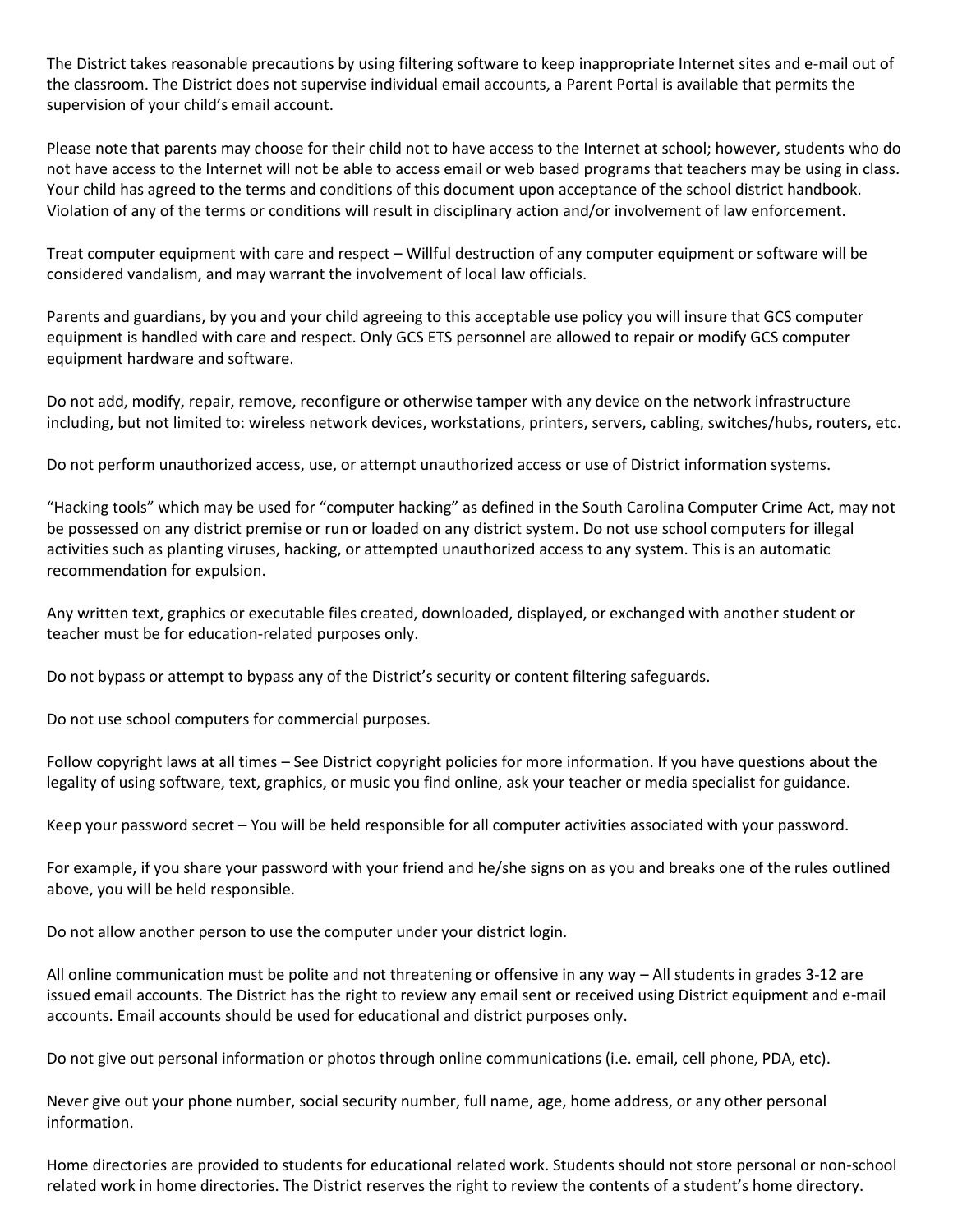Please contact your school if you do not want your child to have access to the Internet and email.

#### **Greenville County Schools COPPA Statement Regarding Technology**

Greenville County Schools believes that technology is an important resource for enhancing the education of students with the most effective web-based tools and applications for learning. To provide students with access to web-based resources, school systems must abide by federal regulations that require parent/guardian consent as outlined below.

Several third-party computer software applications and web-based services are utilized by our schools. These include Edmodo, Google Apps for Education, Office 365 for Education, and policy for each can be found at:

http://www.greenville.k12.sc.us/Parents/main.asp?titleid=coppa.

In order for students to use these third-party software programs and services, certain personal identifying information the student's name, GCS email address and GCS user name - must be provided to the web site operators. Under federal law, these websites must provide parental notification and obtain verifiable parental consent before collecting personal information from children (Federal Trade Commission – Children's Online Privacy Protection Act "COPPA"). The law permits school districts to obtain this consent thereby eliminating the need for each website operator to request parental consent.

A form is sent home at the beginning of the year and will constitute consent for Greenville County Schools to provide personal identifying information for your child consisting of only first name, last name, GCS email address and GCS username to the operators of web-based educational programs and services.

Please be advised that without receipt of this signed form we cannot provide your student any educational resources offered by web-based educational programs and services.

Each employee, student or non-student user of Greenville County Schools (GCS) information system is expected to be familiar with and follow the expectations and requirements of Board Policy and Administrative Rule EFE – Acceptable Use of Technology. This document is available for review at <http://www.greenville.k12.sc.us/Departments/main.asp?titleid=etsaup>

#### **The School District of Greenville County Discipline Code**

Education is too important to be the sole responsibility of the schools. The success of school discipline depends upon a collaborative effort among home, school and community. By working together we can achieve the goals we all want - safe, orderly schools and a quality education for your child.

This Code of Conduct has been developed to provide parents and students with expectations for student conduct.

Please be advised that schools may issue additional guidelines for behavior. Please read this Code of Conduct and discuss it with your child.

#### **Philosophy**

Students in The School District of Greenville County, like members of any community, have both rights and responsibilities. The School District must protect those rights and insist upon those responsibilities.

The purpose of this Code of Conduct is to ensure that all students understand their rights and responsibilities, as well as the procedures for dealing with any violations. In addition, this Code of Conduct identifies classifications of violations and standard disciplinary actions and procedures.

It is expected that all teachers and administrators will faithfully enforce the Code of Conduct and abide by its intent and spirit and that parents will support the efforts of the school to provide a safe learning environment.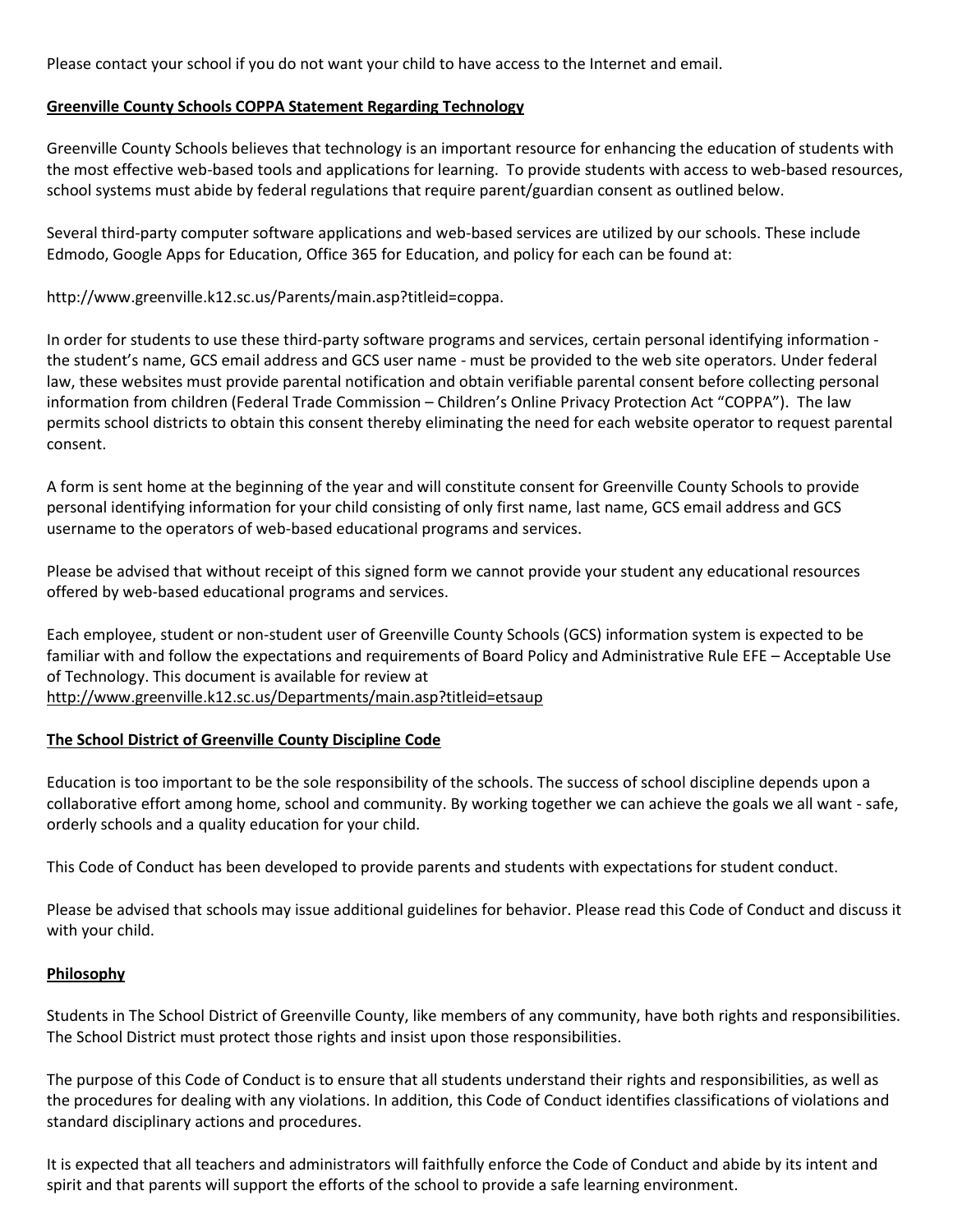The School District of Greenville County will make every reasonable effort to keep students within the school's sphere of influence; suspension and/or expulsion will be used only as a last resort. Nevertheless, any student conduct that disrupts class work, brings disorder to the school, or infringes upon the rights or safety of others is a basis for intervention, suspension, and/or expulsion of students.

In addition to this booklet, there may be some conduct policy variations from school to school. Some schools may issue additional guidelines for student behavior.

A student who receives an order from any member of the school staff including our SROs must comply with the order immediately. A student who feels the issuance of the order was either wrong or beyond the authority of the person giving it may appeal through appropriate channels within a reasonable time afterward. Failure to immediately comply with an order is insubordination subject to appropriate punishment.

#### **Student Rights**

A right is a privilege to which one is justly entitled.

#### **Equal educational opportunity**

The schools must provide all students the opportunity to receive a quality education. This means that every student has the right to attend public school until graduation from high school or until the age of 21.

The School District of Greenville County does not discriminate among its students on the basis of race, sex, color, disability, religion, or national origin.

#### **Behavioral expectations**

A student has the right to be informed of school board policies, district regulations, and the rules promulgated for the student's school, classrooms, and school buses.

#### **Academic information**

A student is entitled to be informed of the academic requirements of his courses, to be advised of his progress, and to have opportunities for assistance. Grades should reflect a teacher's objective evaluation of a student's academic achievement.

#### **Privacy and property rights**

Students are entitled to maintain the privacy of personal possessions within certain limits and are responsible for those personal possessions. A student may not, of course, bring onto school property any substance, object, or material prohibited by law or School Board policy. A student's right to privacy does not, however, extend to items stored openly in school property such as desks and lockers. School officials may inspect such items of school district property at any time with or without specific reason to do so. In addition, school officials may search a student's person or personal possessions, such as book bags, purses, and cars parked on campus, if the officials have a reasonable suspicion that the search will reveal the presence of prohibited or illegal materials. The search must be reasonable under the circumstances, including such factors as the materials sought and the age and sex of the student.

The use of such means as trained dogs and metal detectors in an effort to locate prohibited or illegal items does not constitute a search. District officials may use such means at any time in their discretion.

During school hours, the use of personal radios, tape/CD decks, electronic games, and similar devices by students are not permitted unless otherwise specified in official or legal documentation. School officials may confiscate all such unauthorized equipment.

#### **Student Speakers at School-Sponsored Activities**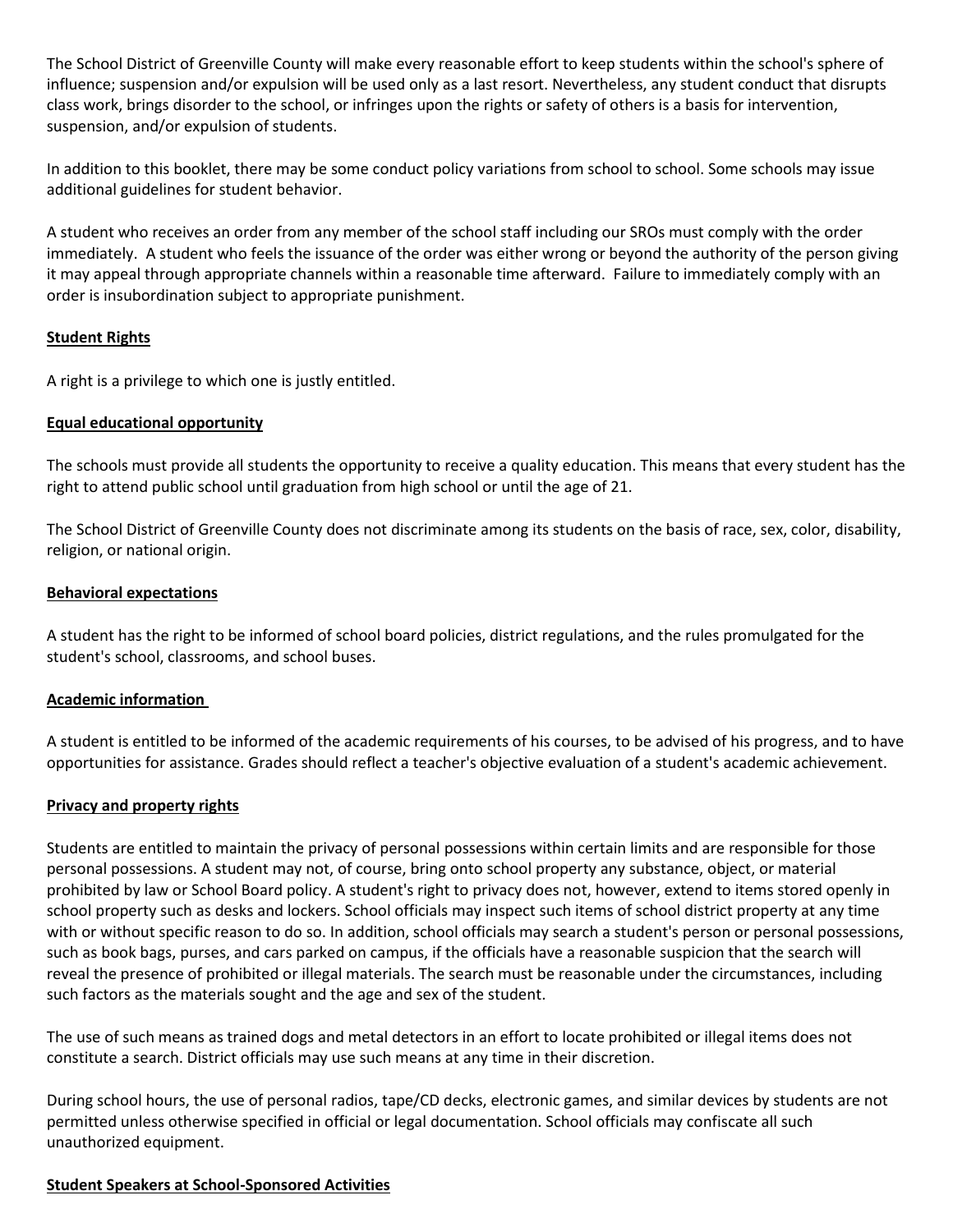The School District of Greenville County is committed to maintaining an educational environment in which students of all backgrounds, beliefs and religions are welcome and treated with equal dignity and respect. The District will neither advance nor inhibit religion. In accord with the United States Constitution, the District protects private expression, including religious expression, by individual students as long as that expression does not create a disruption to or interfere with the educational environment.

Student speakers at school-sponsored activities, including graduations, may not be selected on the basis that either favors or disfavors religious speech. Where student speakers are selected on the basis of genuinely neutral, evenhanded criteria and retain primary control over the content of their expression, that expression is not attributable to the school and therefore may not be restricted because of its religious or secular content. In contrast, where school officials determine or substantially control the content of what is expressed, such speech is attributable to the school and may not include prayer or religious content. A school, however, may prevent or remove a speaker if the content of their speech is obscene, contrary to the District's behavior code or substantially disruptive to the school environment.

For a comprehensive overview of student's rights, please review the U.S. Department of Education's guidelines on religious expression in public schools at: <https://ed.gov/policy/gen/guid/religionandschools/index.html>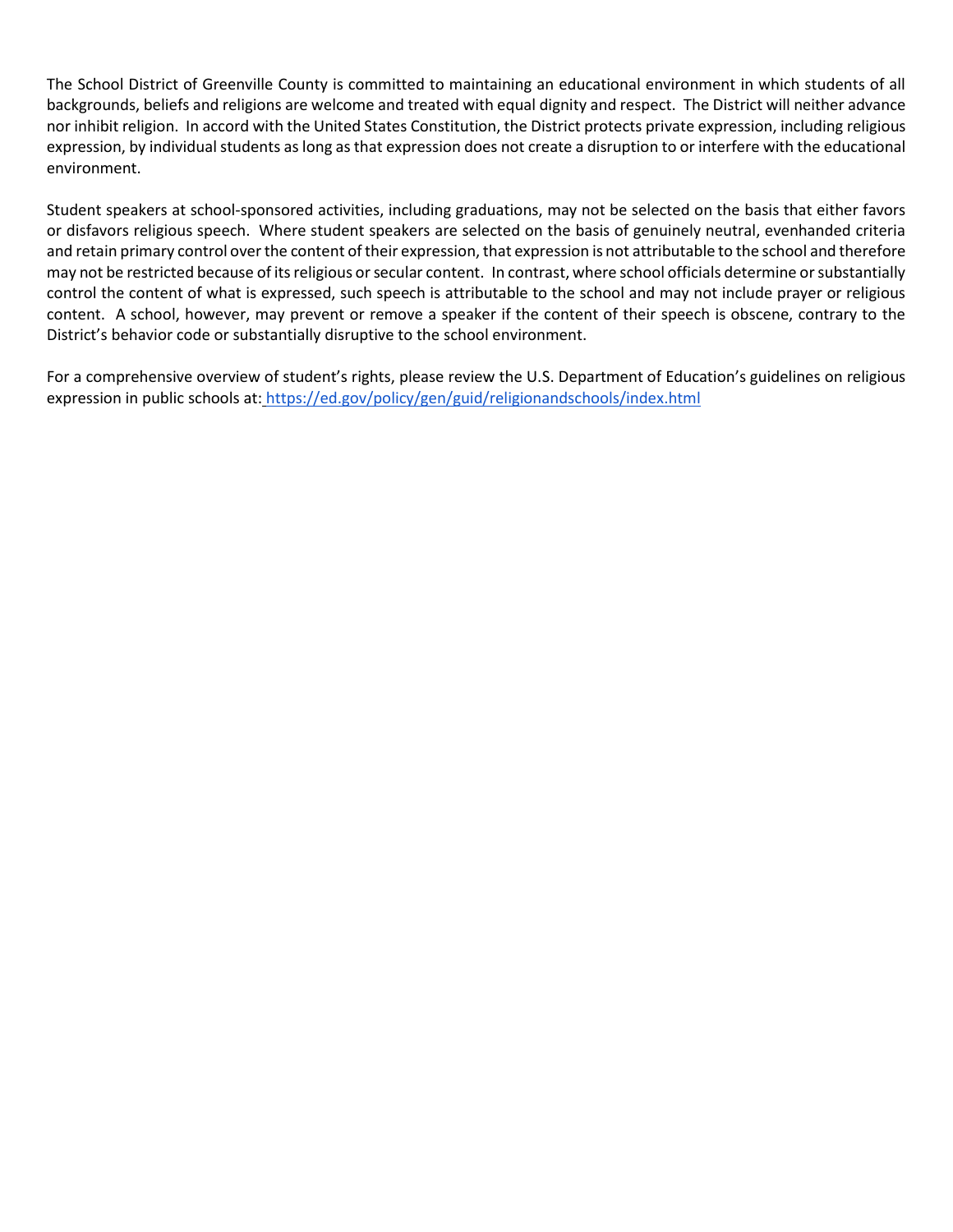## **Student Concerns, Complaints, and Grievances**

The District is committed to fostering an environment that both promotes learning and prevents disruptions in the educational process. While the District embraces students' legal rights and the principle of freedom of speech, these rights are not absolute. The District will strive to prevent student behavior including, but not limited to, unlawful student assemblage, acts of violence, and vandalism that is disruptive to the school setting. In order to create and maintain an atmosphere that promotes learning and prevents disruption, the District has implemented the following procedures to address student concerns, complaints, and grievances.

#### **I. Harassment, Intimidation or Bullying**

As provided in the South Carolina Safe School Climate Act, the District prohibits acts of harassment, intimidation or bullying of a student by another student or students, staff, or third parties that interferes with or disrupts a student's ability to learn and the school's responsibility to educate its students in a safe and orderly environment whether in a classroom, on school premises, on a school bus or other school-related vehicle, at an official school bus stop, at a school-sponsored activity or event, whether or not it is held on school premises, or at another program or function where the school is responsible for the student.

The District expects students to conduct themselves in an orderly, courteous, dignified and respectful manner. Students and employees have a responsibility to know and respect the policies, rules and regulations of the school and District.

#### A. Definitions

"Harassment, intimidation, or bullying" is defined as a gesture, an electronic communication, or a written, verbal, physical, or sexual act that a reasonable person should know will have the effect of:

- a) harming a student, physically or emotionally, or damaging a student's property, or placing a student in reasonable fear of personal harm or damage to his property; or
- b) insulting or demeaning a student or group of students in such a way as to cause substantial disruption in, or substantial interference with, the orderly operation of the school.

#### B**.** Reporting

Any student who believes he/she has been subject to harassment, intimidation, or bullying should file a complaint with the principal or his or her designee. Such a complaint may also be filed by a student's parent. If an allegation of harassment, intimidation, or bullying is against the school's administration, the student or parent should file a complaint with the District's Parent Resource Representative. If an employee receives a complaint of harassment, intimidation, or bullying or observes any behavior which could amount to harassment, intimidation, or bullying, the employee must transmit the complaint to the school's principal or other designated contact person as soon as practicable.

Although reports by students or employees may be made anonymously, formal disciplinary action may not be taken solely on the basis of an anonymous report.

The District will be responsible for ensuring that reasonable efforts are made to prevent public disclosure of the names of all parties involved in harassment, intimidation, or bullying allegations, except to the extent necessary to carry out an investigation and comply with statutory obligations.

#### C. Investigations

All complaints will be investigated promptly, thoroughly, and confidentially. The investigation shall include appropriate steps to determine what occurred and to take actions reasonably calculated to end the harassment, intimidation, or bullying and prevent such misconduct from occurring again. The student and his/her parent(s) shall be informed that appropriate actions were taken and shall be advised how to report any subsequent problems. A student or his or her parent may request that the District's Parent Resource Representative review the investigation and actions implemented by the principal or his or her designee. The District's Parent Resource Representative will then review the complaint, investigation, and actions taken by the school. The parent will then be notified in writing of the results of the review.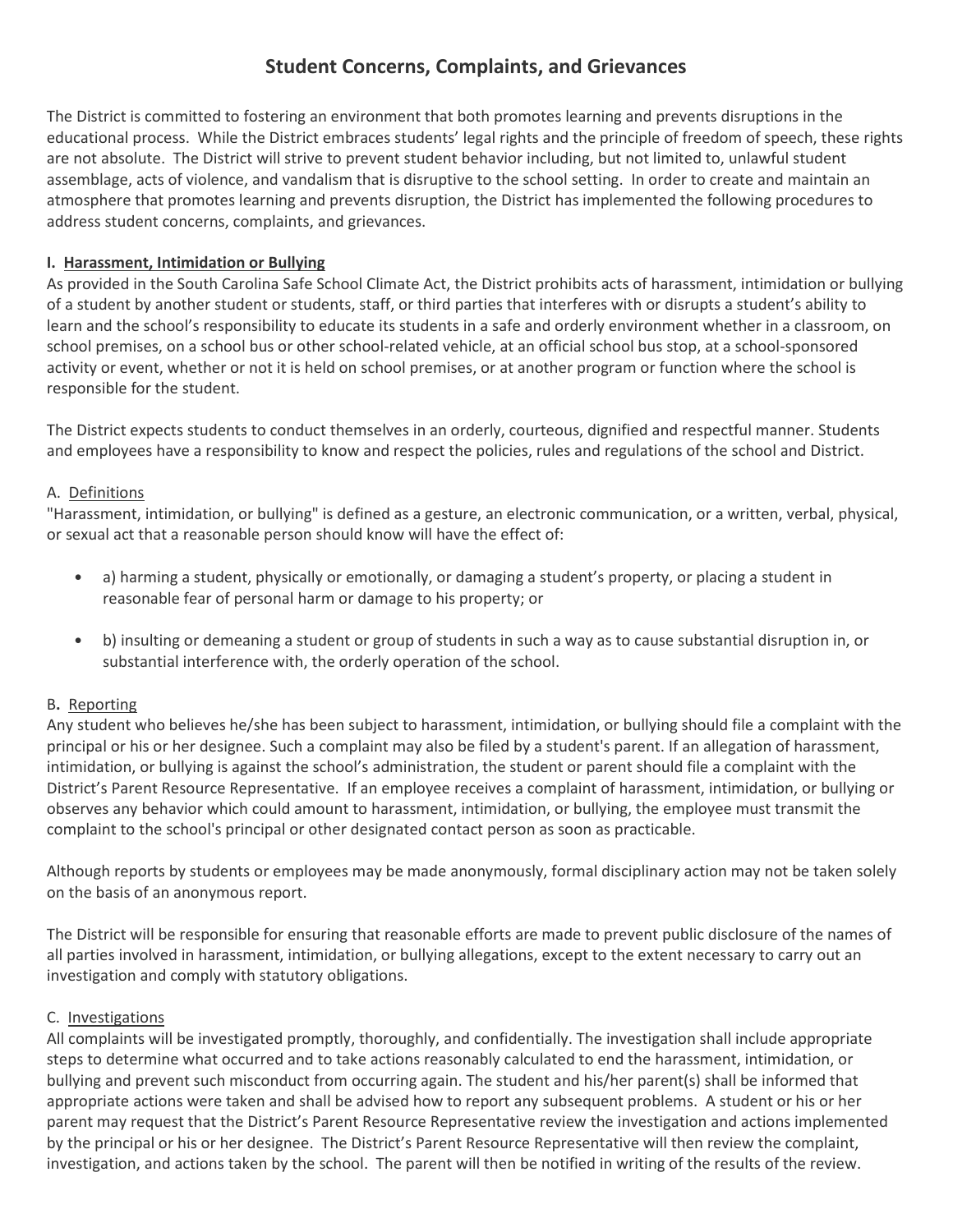#### D**.** Consequences for Engaging in Harassment, Intimidation, or Bullying

If the investigation determines that harassment, intimidation, or bullying has occurred, the administration shall take reasonable, timely, age-appropriate, and effective corrective action. Examples of corrective action include, but are not limited to, disciplinary action against the aggressor, up to and including termination of an employee or expulsion of a student; special training or other interventions; apologies; dissemination of statements that the school does not tolerate harassment, intimidation, or bullying; independent reassessment of student work; and/or tutoring.

Individuals, including students, employees, parents, and volunteers, may also be referred to law enforcement officials. The District will take all other appropriate steps to correct or rectify the situation.

#### **II. Sexual Harassment, Title VI, and Title IX complaints**

A student who believes that he or she has been discriminated or harassed against on the basis of his or her gender, race, color, or national origin should file a complaint in accordance with the administrative rule that accompanies this policy.

The Board expects all students and District employees to conduct themselves in an appropriate manner and to respect other students, employees, volunteers, and third parties at all times. In this regard, the Board prohibits sexual harassment, all forms of sexual discrimination, and other inappropriate conduct of a sexual nature.

All students and employees must avoid any action or conduct which could be viewed as sexual harassment or inappropriate conduct of a sexual nature. This includes any action or conduct communicated or performed in person, in writing, or electronically through such means as a telephone, cell phone, computer, Blackberry, or other telecommunication device, and includes text messaging and instant messaging.

Sexual harassment of students consists of unwelcome (as determined based on the age of the student) sexual advances, requests for sexual favors and other verbal or physical conduct of a sexual nature when: (1) submission to such conduct is made either expressly or impliedly a condition of the student's participation in an educational program or activity; (2) submission to or rejection of such conduct by a student is used as the basis for any educational decisions affecting the student; or (3) such conduct has the purpose or effect of unreasonably interfering with the student's educational performance or creating an intimidating, hostile or offensive educational environment.

Any student who believes he/she has been subjected to sexual harassment by another student or an employee is encouraged to file a complaint in accordance with the administrative rule that accompanies this policy. A parent or guardian may also file a complaint on behalf of the student. All allegations will be investigated promptly and confidentially. Any employee or student who is found to have engaged in sexual harassment with a student will be subject to disciplinary action, up to and including a recommendation of termination or expulsion, and all other appropriate steps will be taken to correct or rectify the situation.

All employees must avoid any action toward or conduct with a student, which could be viewed as sexually inappropriate. Inappropriate conduct of a sexual nature will not be tolerated at any time. Inappropriate conduct of a sexual nature with a student occurs when an employee (1) makes a sexually suggestive advance toward a student, (2) makes a request for a sexual favor from a student, or (3) engages in a relationship of a sexual nature with a student.

Any student who believes an employee has directed inappropriate conduct of a sexual nature toward him/her is encouraged to file a complaint in accordance with the administrative rule that accompanies this policy. A parent may also file a complaint on behalf of his/her child. All allegations will be investigated promptly. Any employee who is found to have directed inappropriate conduct of a sexual nature towards a student will be subject to disciplinary action, up to and including a recommendation of dismissal, and all other appropriate steps will be taken to correct or rectify the situation.

#### **III. Section 504 Appeals and Complaints**

All forms of disability discrimination, including disability harassment, are strictly prohibited. The District will not tolerate hostile or abusive treatment, derogatory remarks, acts of violence, or any other form of discrimination based upon an individual's disability. Any student who believes he/she has been subjected to disability discrimination or harassment is encouraged to file a complaint in accordance with the administrative rule that accompanies this policy.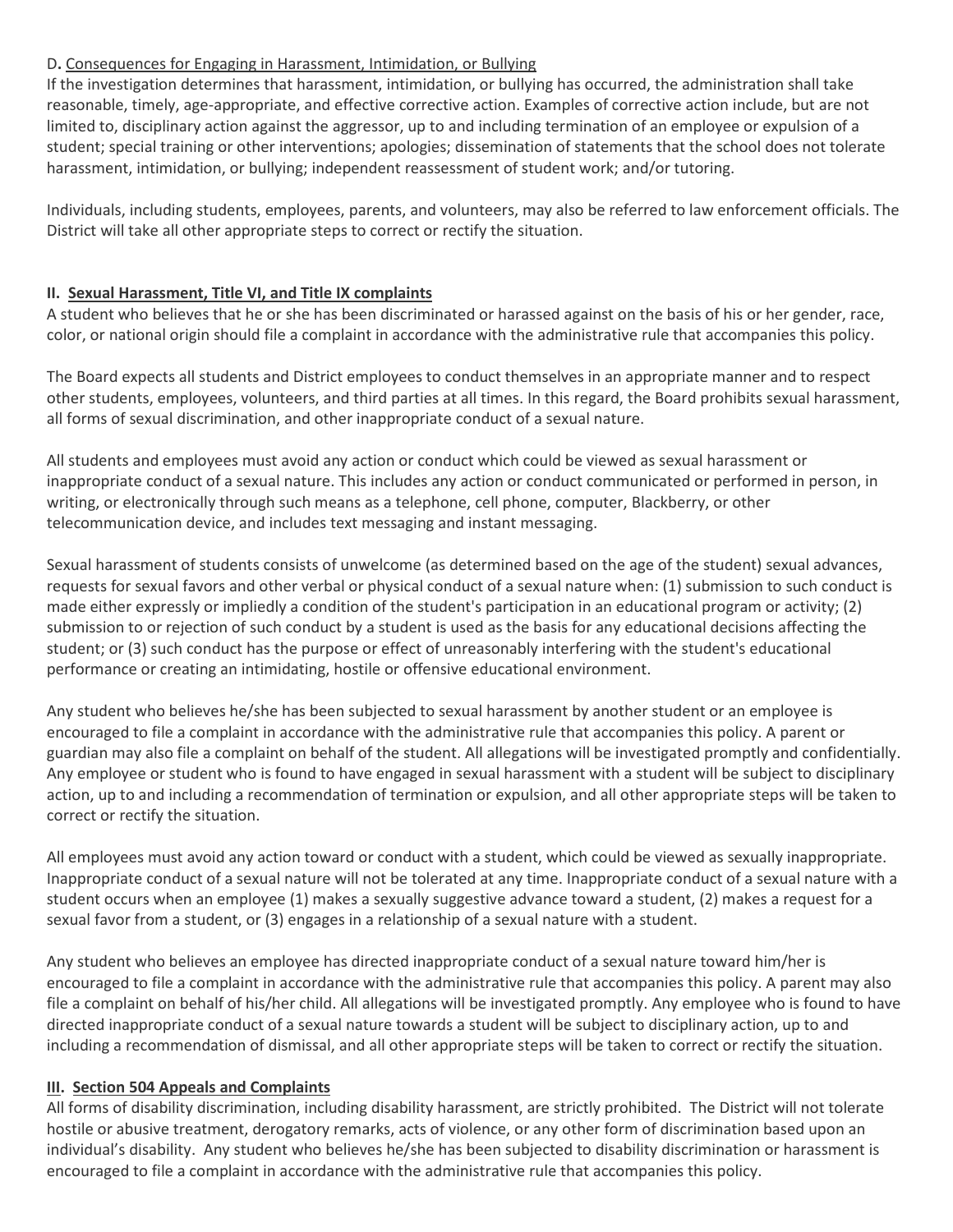If a parent/legal guardian disagrees with any action of the 504 Committee regarding the evaluation, identification or placement of a student, the parent/legal guardian has the right to appeal that decision in accordance with the administrative rule that accompanies this policy.

#### **IV. Other Violations of Student Legal Rights or District Policy**

Students and parents are encouraged to resolve complaints and grievances at the school level. Accordingly, a teacher will provide any student or his or her parent/legal guardian the opportunity to discuss a decision or situation which the student considers unjust or unfair. If the incident remains unresolved, the student, his or her parent/legal guardian or the teacher may bring the matter to the principal's attention for consideration and action. If the matter is still unresolved after the procedure outlined above, the complaining party may bring the matter to the superintendent or his or her designee for consideration.

#### **V**. **Consequences for Retaliation or False Accusations**

The District prohibits retaliation or reprisal in any form against a student or employee who has filed a complaint or report under this policy. The District also prohibits any person from falsely accusing another as a means of harassment, intimidation, or bullying. The consequences and appropriate remedial action for such conduct will be determined by the principal or his/her designee, and may range from positive behavioral interventions to disciplinary actions, up to and including suspension or expulsion for students and termination for employees.

#### VI. **Notification and Distribution of District Expectations**

This policy will be disseminated to all staff members, students, and parents/guardians annually. Information on these topics should be shared in an age-appropriate manner and may occur during student assemblies, in the classroom setting, or in group or individual sessions with a guidance counselor or school resource officer.

The superintendent will ensure that information regarding this policy is incorporated into the School District's training program and that volunteers who have frequent contact with students are likewise informed of the policy.

The superintendent may promulgate rules and procedures in furtherance of this policy.

Legal references:

- A. S. C. Code, 1976, as amended:
- 1. Section 16-3-510 Organizations and entities revised.
- 2. Section 59-19-90 General powers and duties of school trustees.

3. Sections 59-63-210 through 270 - Grounds for which trustees may expel, suspend or transfer pupils; petition for readmission; notices and parent conferences; expulsion for remainder of year and hearings; transfer of pupils; corporal punishment; regulation or prohibition of clubs or like activities.

- 4. Section 59-63-275 Student hazing prohibited.
- 5. Section 59-67-240 Other duties of bus driver; discipline of students for misconduct.

6. Section 59-63-110, et. seq. - Safe School Climate Act.

B. State Board of Education Regulations:

1. R43-279 - Minimum standards of student conduct and disciplinary enforcement procedures to be implemented by local school Districts.

#### Rule [JCDAG](http://go.boarddocs.com/sc/greenville/Board.nsf/goto?open&id=9WYH6P46FFC7) Book

Policies

Section J - Students

Title Student Concerns, Complaints and Grievances

Code JCDAG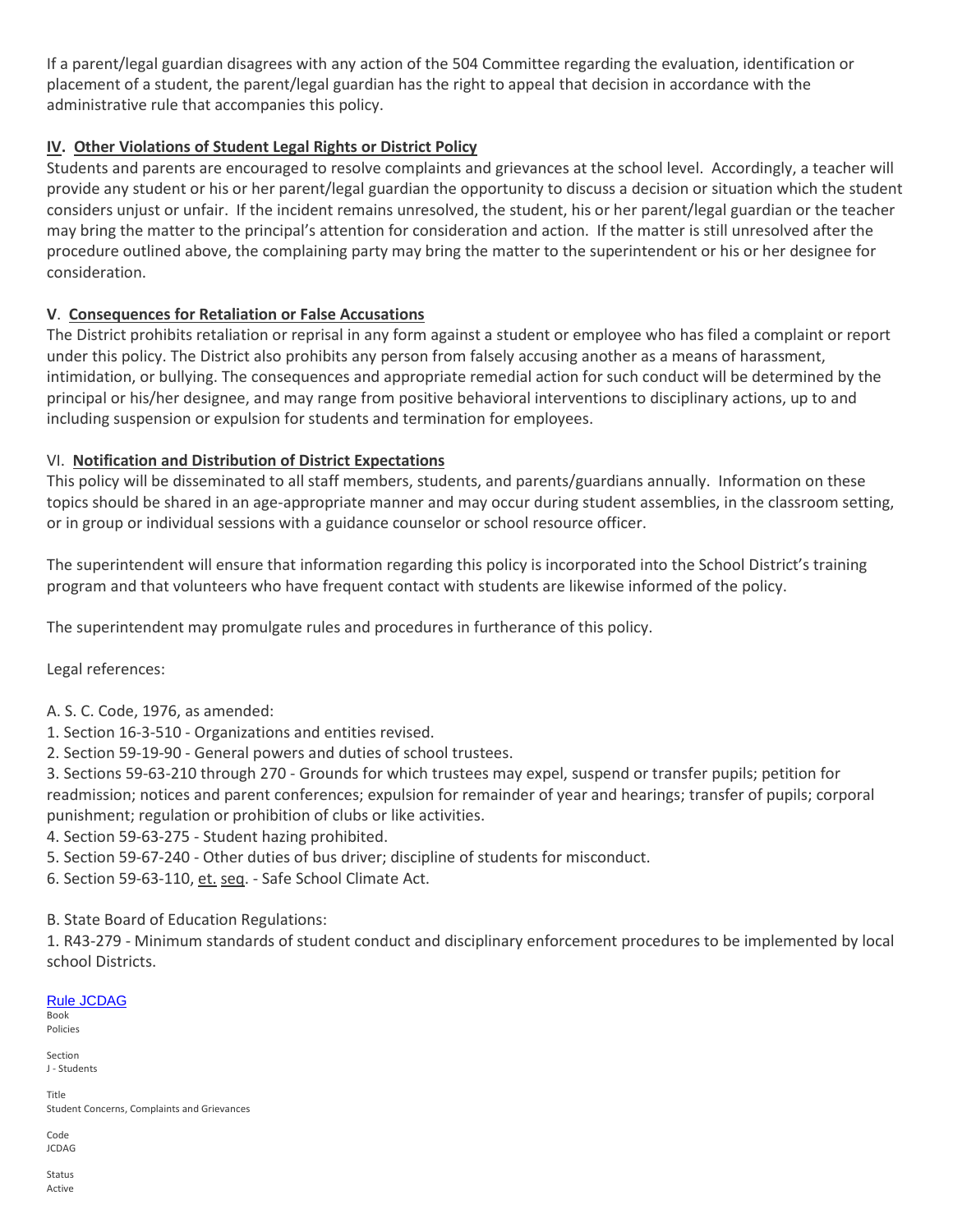Legal S.C. Code of Laws [59-63-110](https://www.scstatehouse.gov/code/t59c063.php) et seq. Safe Schools Climate Act

Adopted December 19, 2006

Last Revised December 13, 2011

## **Bus Conduct**

#### I. **Discipline**

In order to insure the safety of all students riding buses in Greenville County Schools, appropriate behavior is required for all students. Transportation to and from school is an extension of the classroom and should be considered part of the school day. The issue of safety requires students to be on their best behavior while on school buses or vehicles. Violations of school bus rules will be addressed in the manner listed below.

The School District Behavior Code (Board Policy JCDA) is in effect for all students at all times when being transported on school buses to and from school or school activities. Thus, while students may lose the privilege to ride the bus due to their misconduct as contained in this administrative rule, the student may also be disciplined in accordance with the District's Behavior Code up to and including being recommended for expulsion.

#### **Level I Offenses - Disorderly Conduct**

- Refusing to follow driver directions
- Getting on or off the bus at an unauthorized stop without permission
- Standing or sitting improperly while the bus is moving
- Intentionally riding the wrong bus without permission from the principal
- General horseplay
- Making loud noises
- Profanity/Obscene Gestures
- **Littering**
- Possession of tobacco products, e-cigarettes or vaping devices
- Delaying bus services by tardiness, loitering, etc.

\*The school administration may classify a Level I offense as a Level II offense if the infraction seriously jeopardizes the *health and/or safety of others.*

#### *Level I Consequences*

- 1st Referral -- Warning and parent contact
- 2nd Referral -- In school punishment, parent contact and/or one (1) day bus suspension
- 3rd Referral -- Suspended from bus up to three (3) days and parent conference
- 4th Referral -- Suspended from bus up to five (5) days and parent conference
- Additional Level 1 referrals will result in administrative review and may be accelerated to a Level II consequence.

#### **Level II Offenses**

- Use of tobacco products, e- cigarettes, or vaping devices
- Throwing objects out of bus
- Profanity directed at staff
- Rude, discourteous behavior directed at staff
- Vandalism [restitution may be required]
- Harassing, threatening or intimidating another student
- Fighting
- Stealing
- Inappropriate verbal or physical conduct of a sexual nature
- Other safety violations that may interfere with the safe operation of the school bus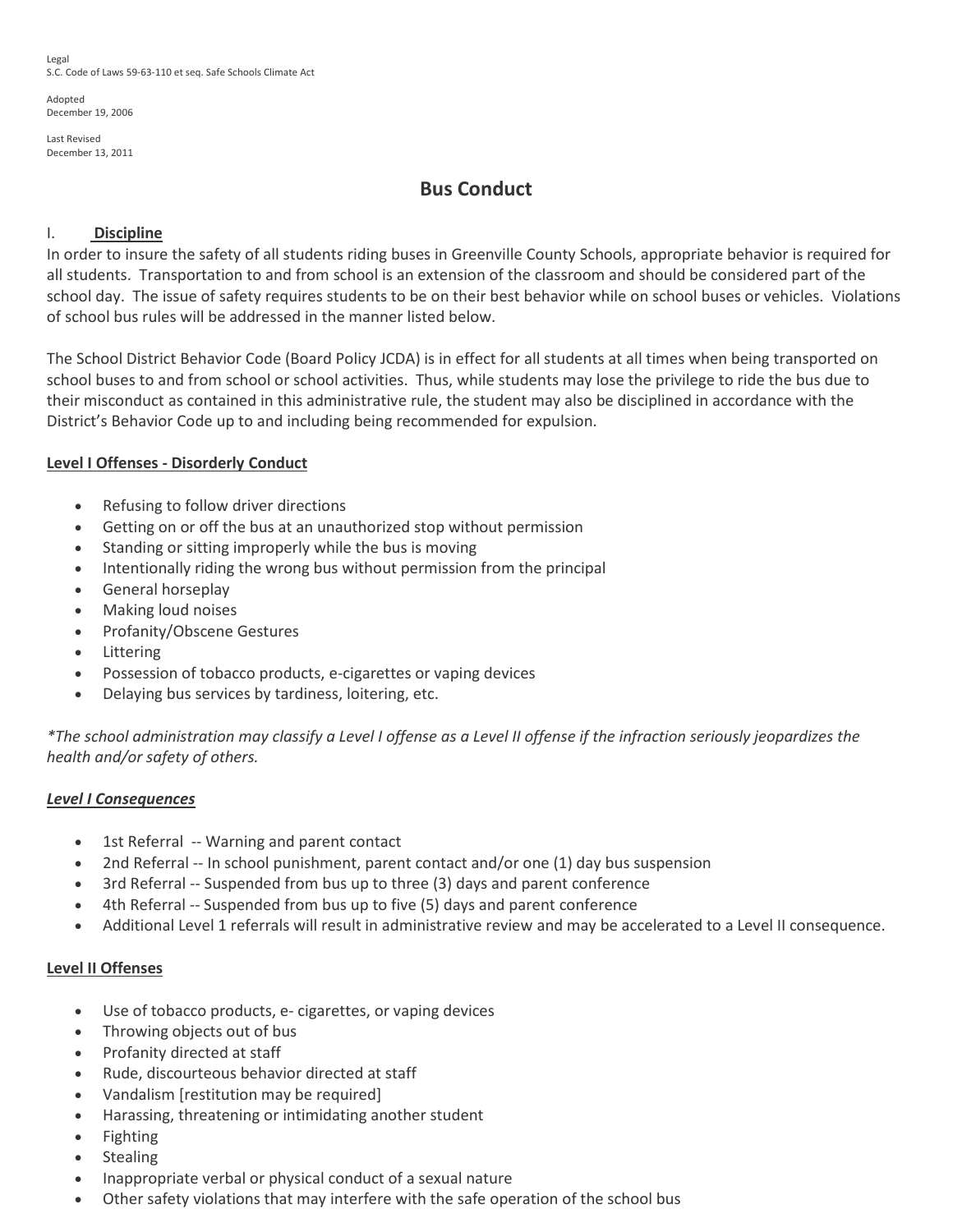\*The school administration may classify a Level II offense as a Level III offense if the infraction seriously jeopardizes the *health and/or safety of others.*

#### **Level II Consequences**

- 1st Referral -- Suspension from bus up to ten (10) days and parent conference
- 2nd Referral -- Suspension from bus up to ten (10) days and parent conference
- 3rd Referral -- Suspension from bus up to thirty (30) days, possible removal and parent conference

#### **Level III Offenses**

- Possession, use or transfer of weapons
- Sexual offenses (which include sexual acts that do not result in criminal offense)
- Arson
- Impeding the operation of a school bus
- Distribution, sale, purchase, use or being under the influence of alcohol or controlled substance
- Threatening to take the life of or inflict bodily harm to a school employee
- Ganging
- Bomb threat

#### **Level III Consequences**

• Any referral - Minimum thirty (30) days suspension from bus and possible removal from bus for remainder of school year and parent conference.

#### **Discipline of Students with Disabilities:**

Students with disabilities will be disciplined in accordance with federal and state law including the Individuals with Disabilities Education Act and Section 504 of the Rehabilitation Act, as set forth in the procedures developed by the administration.

Book Rules

Section J - Students

Title Bus Conduct

Code JCDAD

Status Active

Adopted June 1, 1980

Last Revised August 17, 2017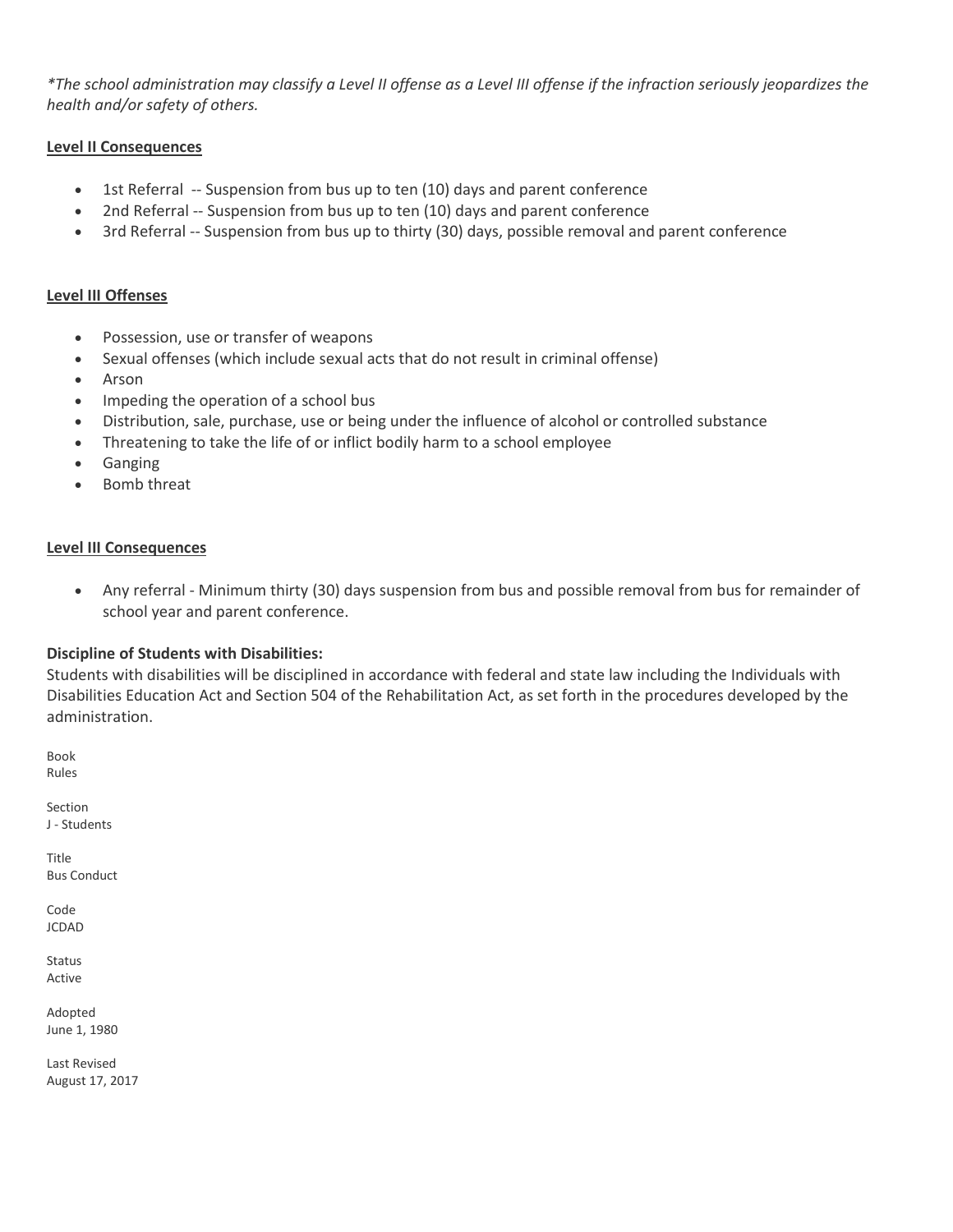#### **Defining and Maintaining Professional Staff and Student Boundaries**

#### I.Purpose

The School District of Greenville County is committed to protecting students from sexual misconduct and abuse. The purpose of this policy is to establish and emphasize procedures regarding the prevention and reporting of sexual misconduct and abuse and to establish clear and reasonable boundaries for interactions between students and employees. For the purpose of this policy, "employee" refers to employees of the School District of Greenville County as well as approved volunteers interacting with students.

The District encourages healthy and positive relationships with students that promote student achievement and success. However, employees must ensure that their own interactions, communications, and relationships with students are appropriate. Employees must avoid conduct that can be reasonably construed as sexual misconduct, abuse, or inappropriate behavior.

This policy cannot capture all behavior that constitutes misconduct or abuse. This policy addresses and is intended to prevent a range of behaviors that include not only unlawful or improper interactions with students but also grooming and other boundary-blurring behaviors. The District will evaluate, after conducting a thorough review, each instance of employee conduct on a case-by-case basis to determine the appropriateness and whether discipline, including up to termination, is warranted.

#### II. Prohibited Conduct

Employees are prohibited from engaging in sexual misconduct, sexual exploitation, and abuse of students regardless of the age of the student or the proximity in age of the employee to the student. Moreover, in accordance with South Carolina law, it is a crime for an employee to engage in sexual conduct with students of any age. Prohibited behavior with students includes, but is not limited to:

- 1. Making contact or touching a student's body or clothing in an inappropriate or sexual manner;
- 2. Dating, flirtation, making sexual remarks or advances, and seeking romantic or sexual relationships;
- 3. Engaging in conversations or making comments of a sexual nature if such conversations or comments are not related to the employee's professional responsibilities;
- 4. Other than for purposes of addressing student dress code violations or concerns, referencing the physical appearance of clothes of a student in a way that could be interpreted as sexual;
- 5. Making sexual or derogatory comments, gestures, or jokes;
- 6. Displaying, sharing or transmitting sexually inappropriate or explicit materials; and
- 7. Singling out a particular student or students for personal attention or friendship beyond the ordinary and acceptable staff-student relationship.

With the knowledge of parents and guardians of students, appropriate and professional relationships and interactions between employees and students may exist outside of school, including, but not limited to during community activities and sporting events. Employees, however, should not make outside student interaction a regular part of their social life.

#### III. Communication and Interaction with Students

Communications, interactions, and relationships between employees and students should be based upon mutual respect and trust, an understanding of the appropriate boundaries between employees and students inside and outside of the educational setting, and be consistent with the educational mission of the District. Employees cannot use profanity in the presence of students or in any way attempt to degrade or belittle students.

Employees should be aware of behaviors that may create an appearance of impropriety. Physical contact meant to encourage or reassure students, such as a hand on the shoulder or a pat on the back, should be brief and unambiguous in meaning. Employees must not share secrets with students or conduct private conversations with individual students that are unrelated to school activities or the well-being of the student. Conversations must not take place in locations inaccessible to others or in situations on school premises that are unknown to the employee's supervisor.

The giving or receiving of gifts of a personal nature, such as jewelry and clothing, to a student by employees without parental knowledge is prohibited. Exceptions may be made in emergencies or special circumstances such as helping a student in